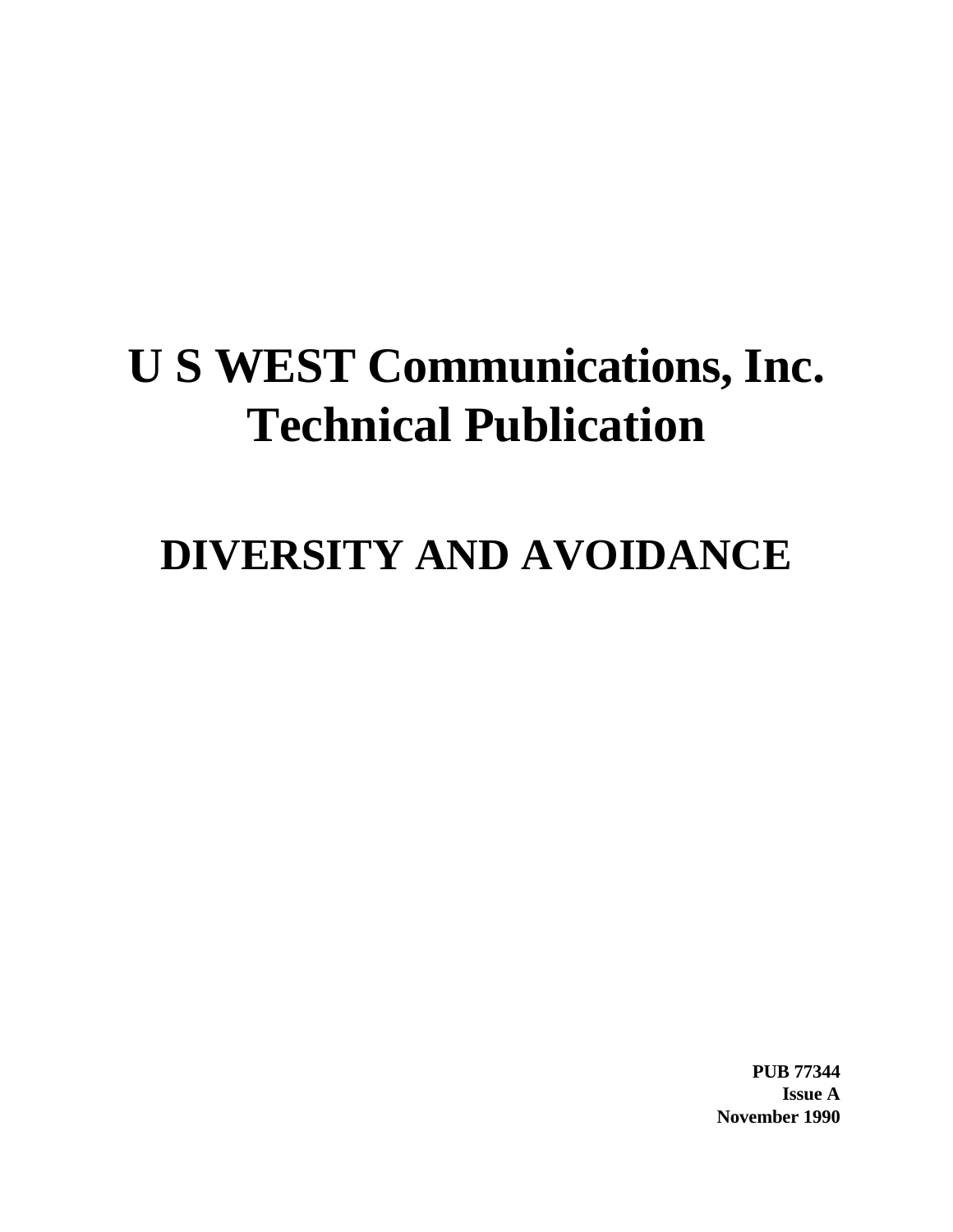# **U S WEST Communications, Inc. Technical Publication**

## **DIVERSITY AND AVOIDANCE**

**Printed in U.S.A. Issue A All Rights Reserved November 1990**

**Copyright 1990 PUB 77344**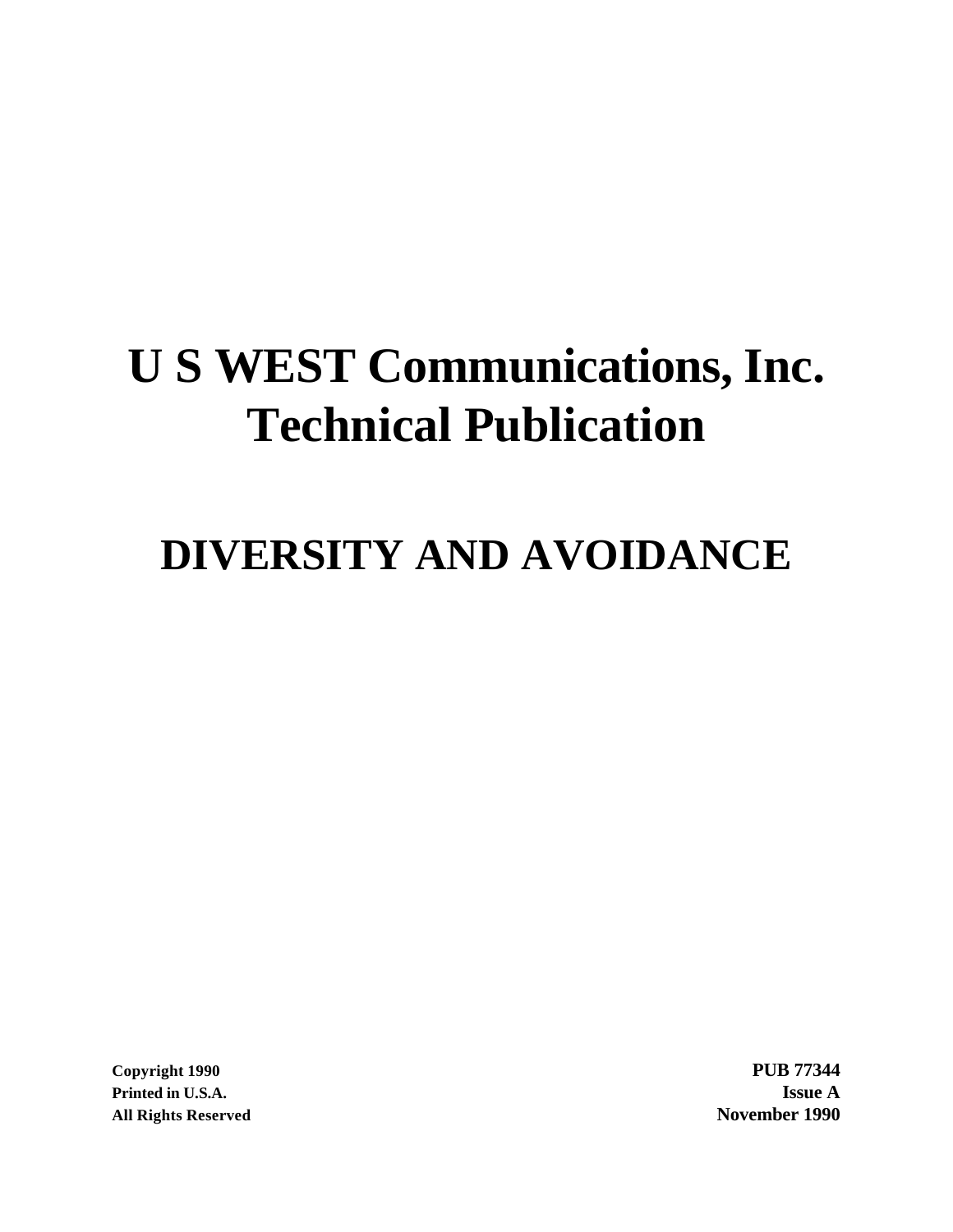#### **NOTICE**

This document describes U S WEST Diversity and Avoidance service enhancement options, offered by U S WEST Communications, appropriate for the majority of applications. Sufficient technical detail is provided to allow a customer, such as an Interexchange Carrier or End-User, to select and order the appropriate options to enhance the reliability of the end-to-end communications circuit. It is not the intent of this document to provide specific ordering information, but to describe the technical features of this service enhancement. Diversity and Avoidance paths are provided via the provision of additional, separately identified (numbered) circuits, legs and/or telephone numbers.

U S WEST Communications, Inc. reserves the right to revise this document for any reason, including but not limited to, conformity with standards promulgated by various governmental or regulatory agencies; utilization of advances in the state of the technical arts; or to reflect changes in the design of equipment, techniques, or procedures described or referred to herein.

Liability to anyone arising out of use or reliance upon any information set forth herein is expressly disclaimed, and no representation or warranties, expressed or implied, are made with respect to the accuracy or utility of any information set forth herein.

This document is not to be construed as a suggestion to any manufacturer to modify or change any of its products, nor does this publication represent any commitment by U S WEST Communications, Inc. to purchase any specific products. Further, conformance to this publication does not constitute a guarantee of a given supplier's equipment and/or its associated documentation.

Future issues of Technical Publication 77344 will be announced to the industry at least 45 days prior to the issuance date. This notice, which will come through our standard customer notification channels, will allow the customer time to comment on the proposed revisions.

Ordering information for U S WEST Technical Publications can be obtained from the Reference Section of this document.

If further information is required, please contact:

U S WEST Business Resources, Inc. Manager - Information Release 1801 California, Rm. 1320 Denver, CO 80202 (303) 297-7640

Throughout this publication, the term U S WEST signifies U S WEST Communications, Inc.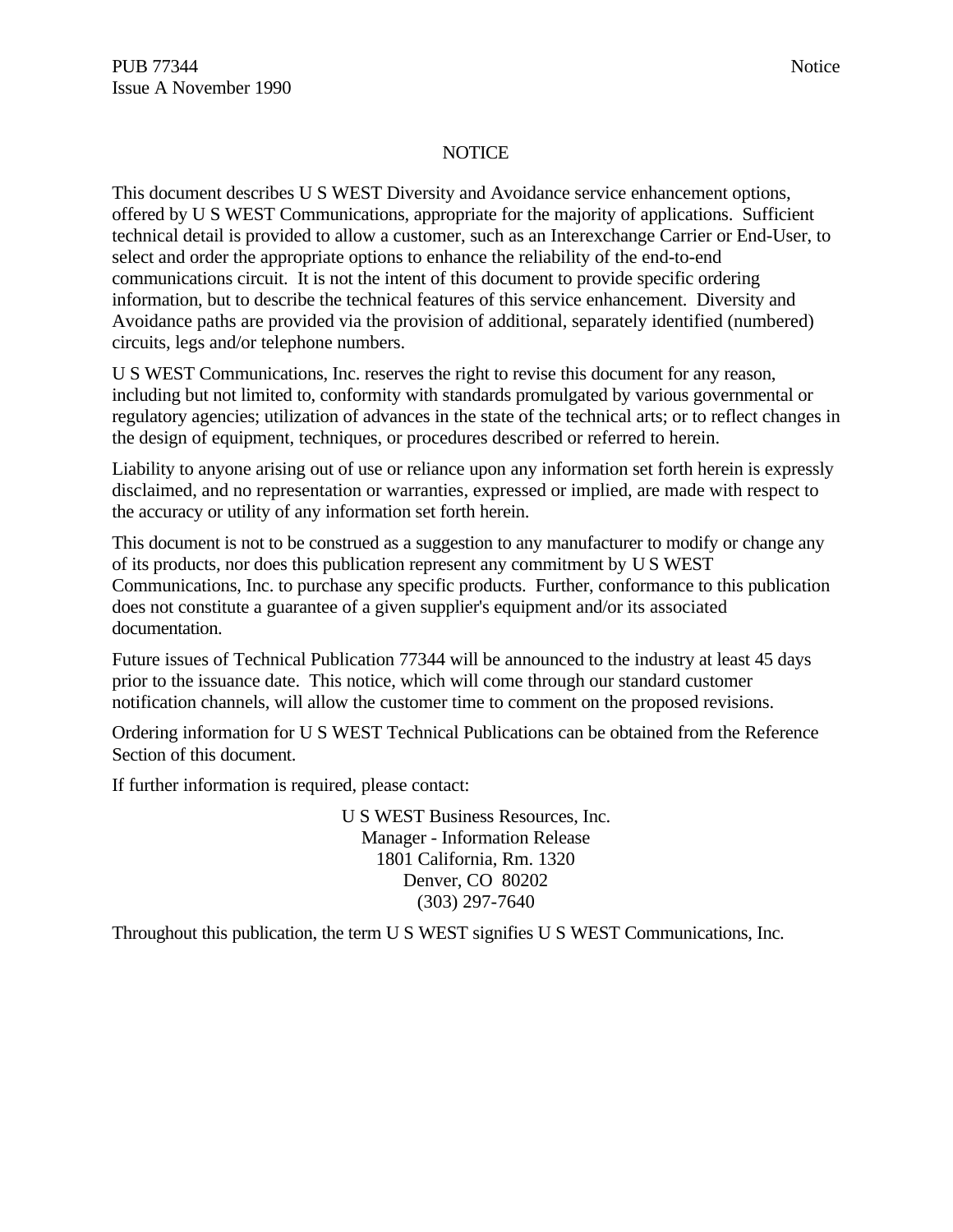#### **COMMENTS**

#### PLEASE TEAR OUT AND SEND YOUR COMMENTS/SUGGESTIONS TO:

#### U S WEST BUSINESS RESOURCES, INC. Manager - Writing Services 1801 California, Room 1320 Denver, Colorado 80202 (303) 297-7640

Information from you helps us to improve our Publications. Please take a few moments to answer the following questions and return to the above address.

| Was this Publication valuable to you in determining<br>our requirements?                                                                                | YES | NO |
|---------------------------------------------------------------------------------------------------------------------------------------------------------|-----|----|
| Was the information accurate and up-to-date?                                                                                                            | YES | NO |
| Was the information easily understood?                                                                                                                  | YES | NO |
| Were the contents logically sequenced?                                                                                                                  | YES | NO |
| Were the printed pages legible?                                                                                                                         | YES | NO |
| Do you feel the description in the Catalog of Technical<br>Information and/or Digest of Technical Information<br>adequately described this Publication? | YES | NO |

If you answered NO to any of the questions and/or if you have any other comments or suggestions, please explain:

|                  | (Attach additional sheet, if necessary) |  |
|------------------|-----------------------------------------|--|
|                  | Date                                    |  |
|                  |                                         |  |
|                  |                                         |  |
|                  |                                         |  |
|                  |                                         |  |
| Telephone Number |                                         |  |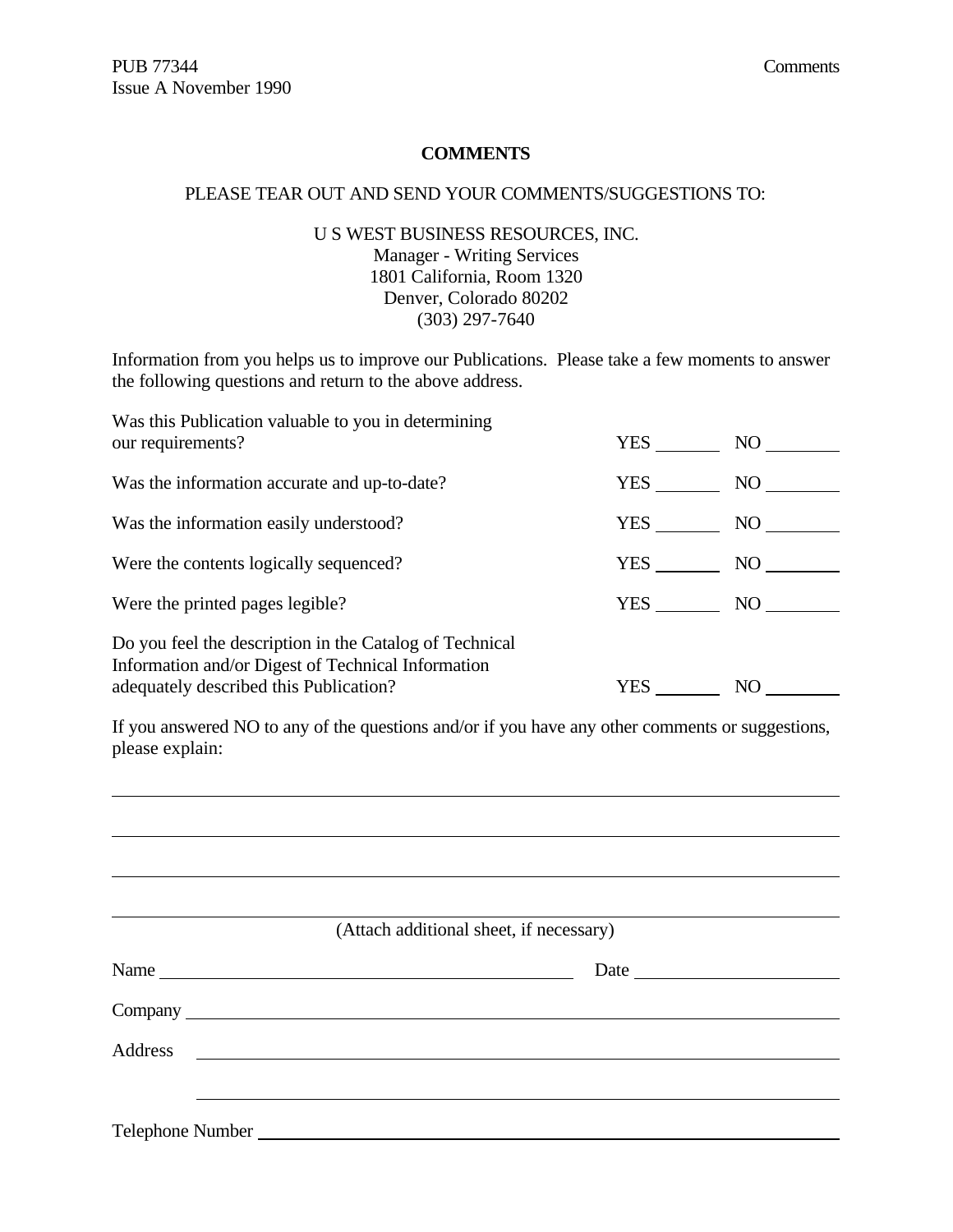#### **CONTENTS**

#### **Chapter and Section** Page  $1<sub>1</sub>$  $1.1$  $1.2$  $1.3$  $2.$  $2.1$  $2.2$  $2.3$  $3.$  $3.1$  $\overline{4}$ .  $4.1$  $4.2$  $4.3$ 5.  $5<sub>1</sub>$  $5.2$ 6.  $6.1$  $7<sub>1</sub>$  $7.1$  $7.2$  $7.3$  $7.3$

#### **Figures**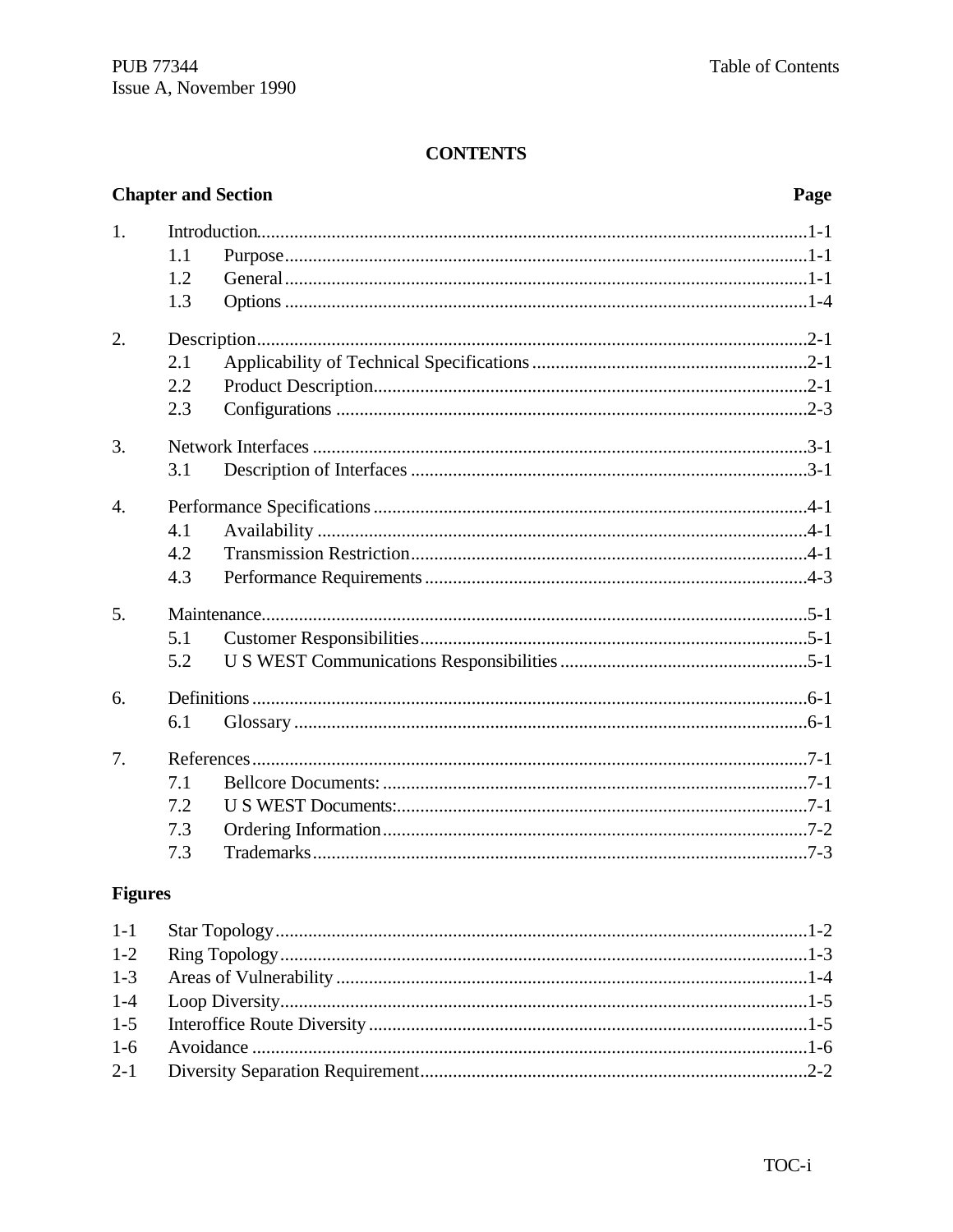## **CONTENTS** (Continued)

## **Figures**

## Page

| $2 - 3$ |  |
|---------|--|
| $2 - 4$ |  |
| $2 - 5$ |  |
|         |  |
| $2 - 7$ |  |
| $2 - 8$ |  |
| $2 - 9$ |  |
|         |  |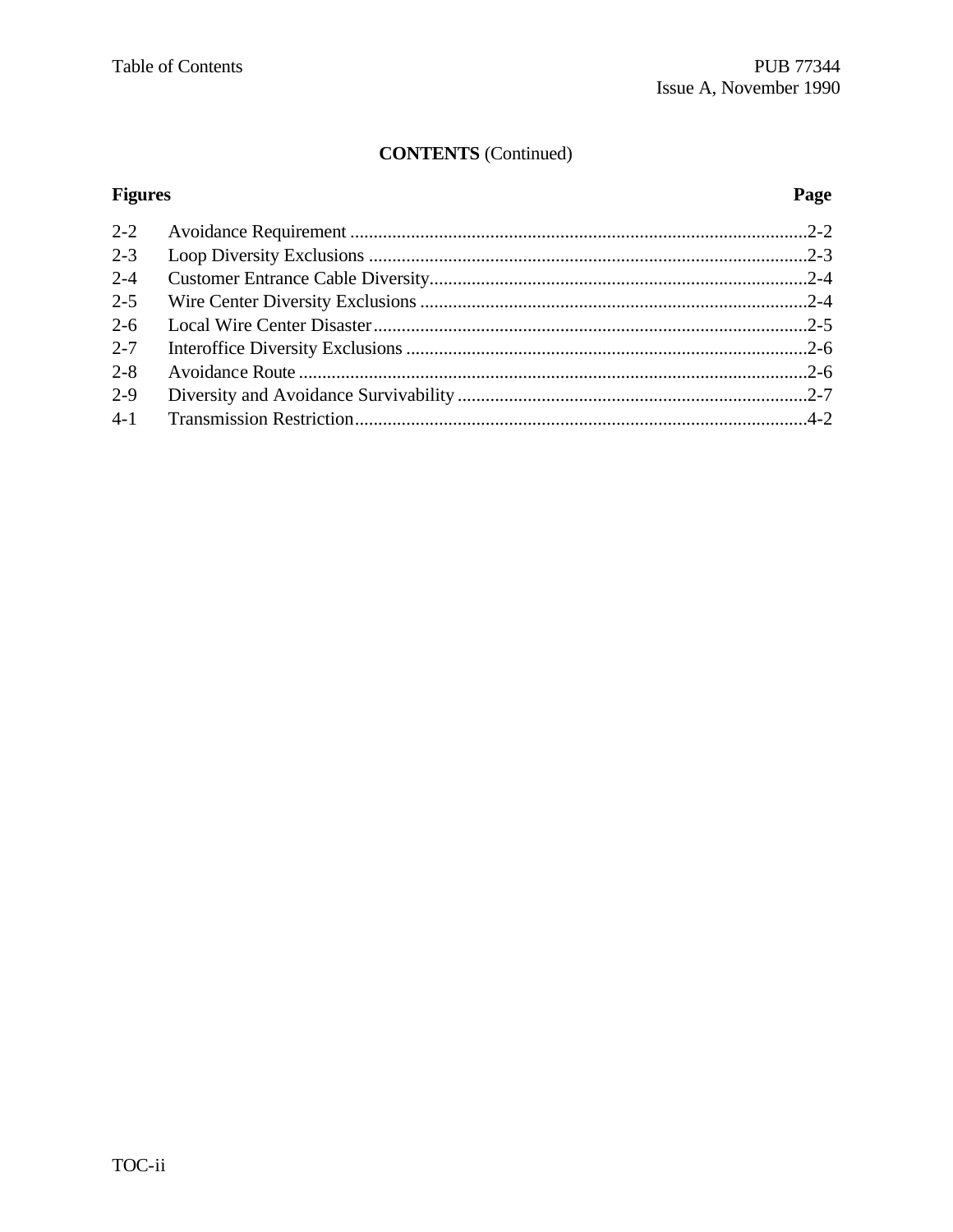#### **1. Introduction**

#### **1.1 Purpose**

This document describes U S WEST Communications, Inc. (U S WEST) Diversity and Avoidance service enhancement options, offered by U S WEST, appropriate for the majority of applications. Sufficient technical detail is provided to allow a customer, such as an Interexchange Carrier or End-User, to select and order the appropriate options to enhance the reliability of the end-to-end communications circuit. It is not the intent of this document to provide specific ordering information, but to describe the technical features of this service enhancement. Diversity and Avoidance paths are provided via the provision of additional, separately identified (numbered) circuits, legs and/or telephone numbers.

#### **1.2 General**

The telephone industry has spent many years developing a network which is based on a star topology (Figure 1-1).



**Figure 1-1** Star Topology

Provision of Diversity and Avoidance requires that the topology presently in place (star) be modified to integrate the service enhancement. To provide Diversity and Avoidance, the network must evolve towards the ring topology (Figure 1-2) which will enable it to provide the additionally offered survivability.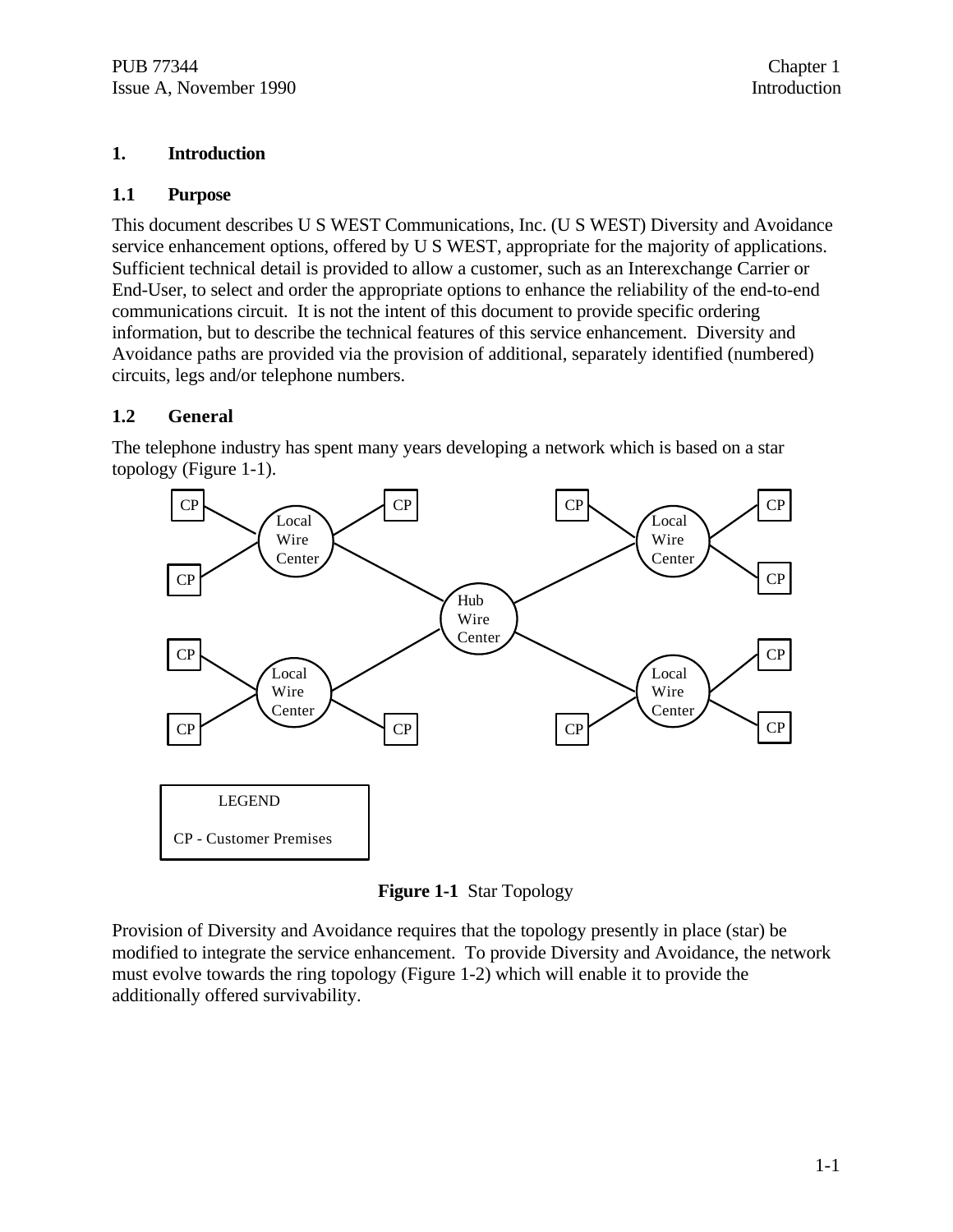



Some of the present systems supporting the interoffice and loop network are not capable of identifying and maintaining the identification of circuits which require a minimum 25 feet of separation. Therefore, this activity must be done manually and checked regularly. The required manual intervention adds significantly to the recurring costs involved with Diversity and Avoidance.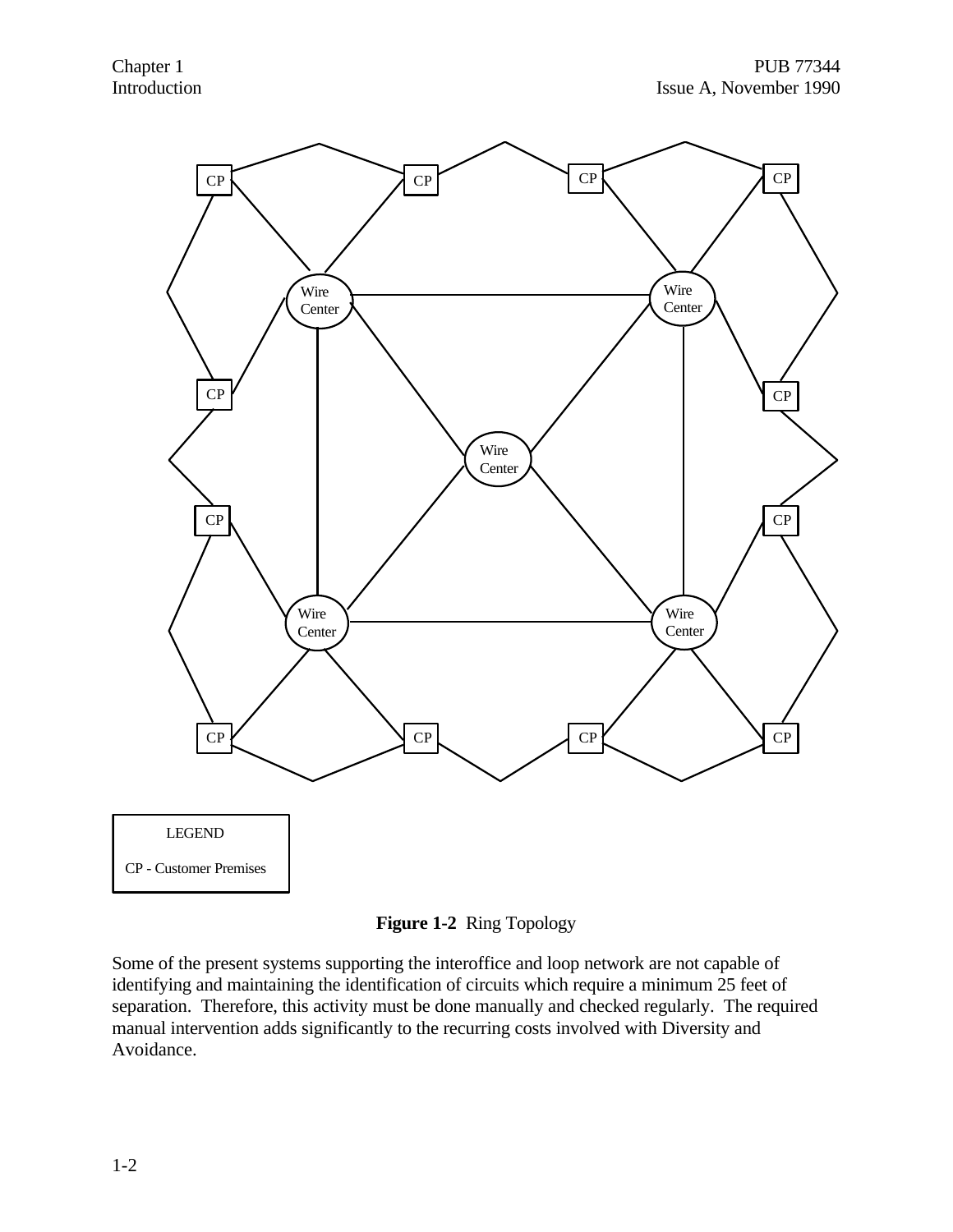There are four areas of vulnerability for any customer circuit (Figure 1-3):

- The Loop facilities\* from in the Local Wire Center to the Network Interface (NI) at the customer premises.
- The Wire Center equipment within the Wire Center from the Central Office (CO switch), local or distant, to the FTP.
- The Interoffice Facilities facilities\* from the FTP in the Serving Wire Center (Local) to the FTP in another Wire Center (Distant).
- The Customer Premises includes anything beyond (on the customers side) the Network Interface (NI) at the customers building or location. Customer Premises (CP) is the customer's responsibility and is not provided through the regulated operations of U S WEST.



**Note:** Facilities may include fiber optic cable, copper cable, mircowave, etc.

**Figure 1-3** Areas of Vulnerability

#### **1.3 Options**

Six options for increasing the survivability of business telecommunication service are available. Three options are specifically related to Diversity and Avoidance, which will be addressed in detail in this document, and three are fiber optic stand-by and ring topology services.

• Loop Diversity - Provides a second path from the first utility vault outside the local wire center to the last terminal prior to the customer premises (Figure 1-4).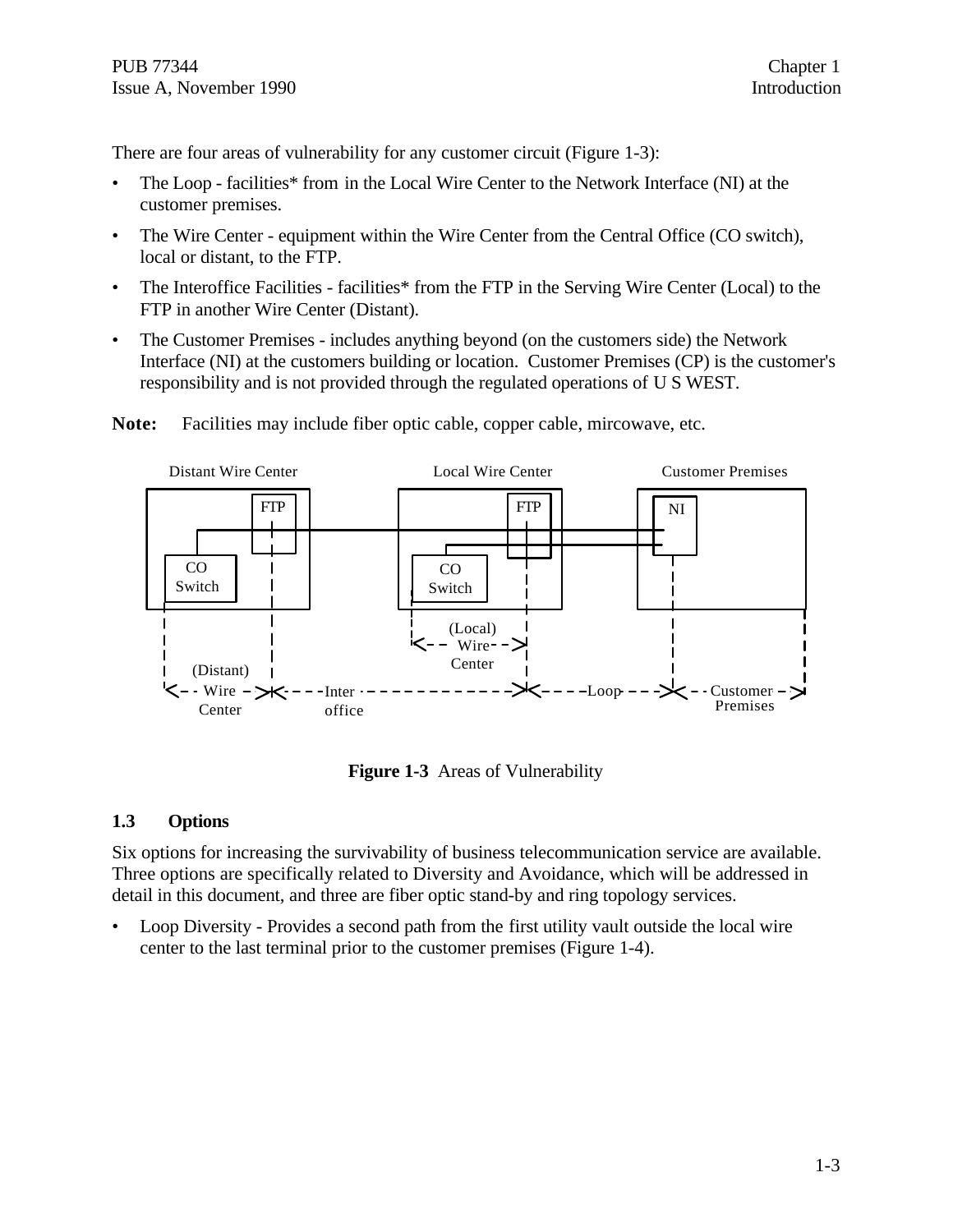

**Figure 1-4** Loop Diversity

• **Interoffice Route Diversity** - (Route Diversity) provides a second path between the first utility vault outside the Serving Wire Center to the first utility vault outside the Distant Wire Center (Figure 1-5).



**Figure 1-5** Interoffice Route Diversity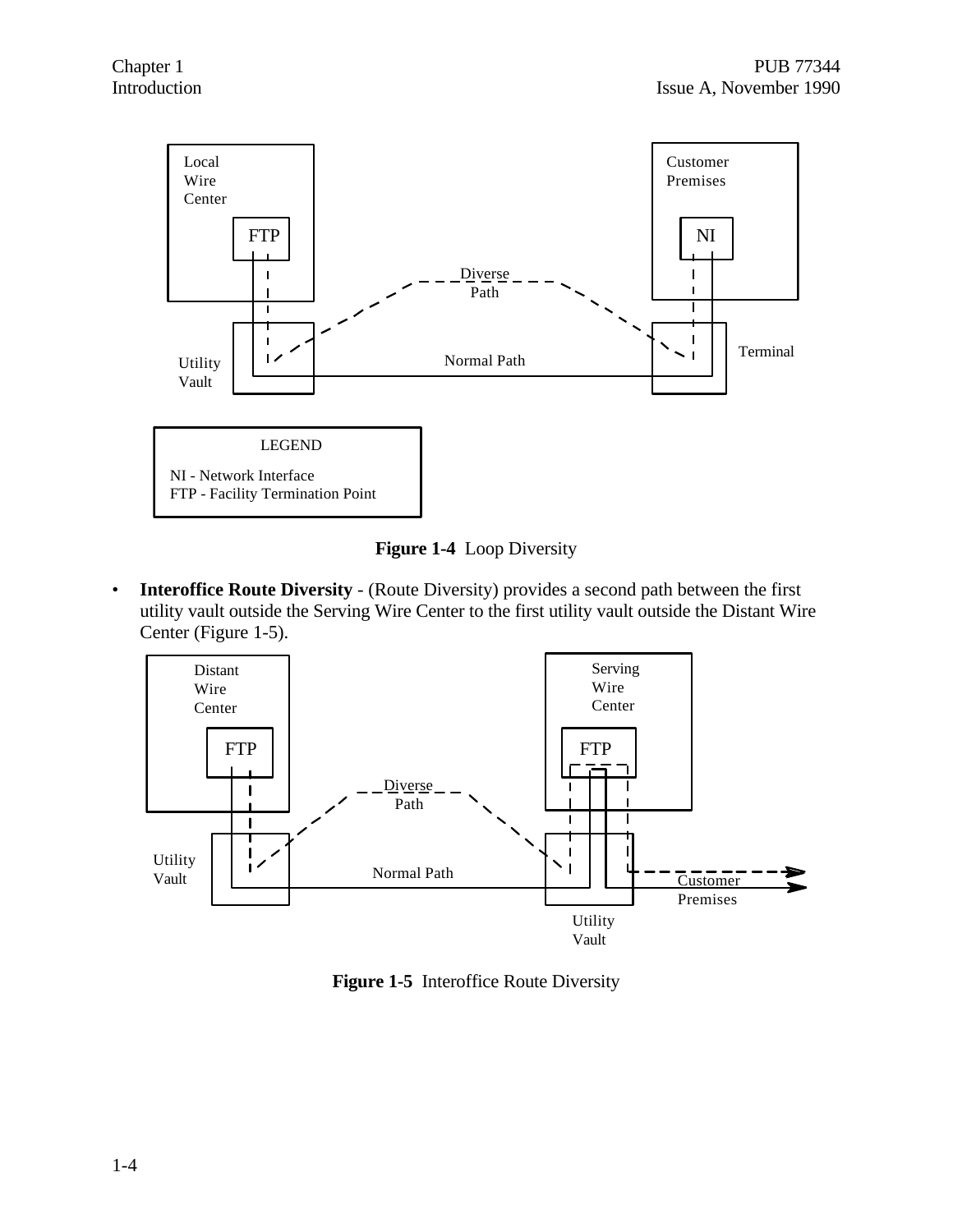PUB 77344 Chapter 1 Issue A, November 1990 Introduction



• Avoidance - Physical avoidance of a given geographical area and/or wire center (Figure 1-6).

**Figure 1-6** Avoidance

- **Protect Path Diversity** provided over fiber optic facilities only. This service provides a "standby" protect fiber path, which is routed over facilities separated, from the normal path, by 25 feet or more. Fiber optic facility separation is from the first utility vault outside the serving wire center to the last terminal prior to the customer's premises. Protect Path Diversity provides loop diversity only (from the serving wire center to the customer's premises).
- **Self Healing Alternate Route Protection (SHARP)** an optional service that improves the reliability of DS1 or DS3 services that are transported over fiber 0ptic facilities. Protection is routed through an alternate Wire Center. See U S WEST PUB 77340 titled "Self Healing Alternate Route Protection" for additional information.
- **Self Healing Network Services** (SHNS) a ring topology that connects several customer locations and, at a minimum, one U S WEST Wire Center. Provides switching to protection ring (path) upon detection of a failure on the main ring (path). See U S WEST PUB 77332 titled "Self Healing Network Service" for additional information.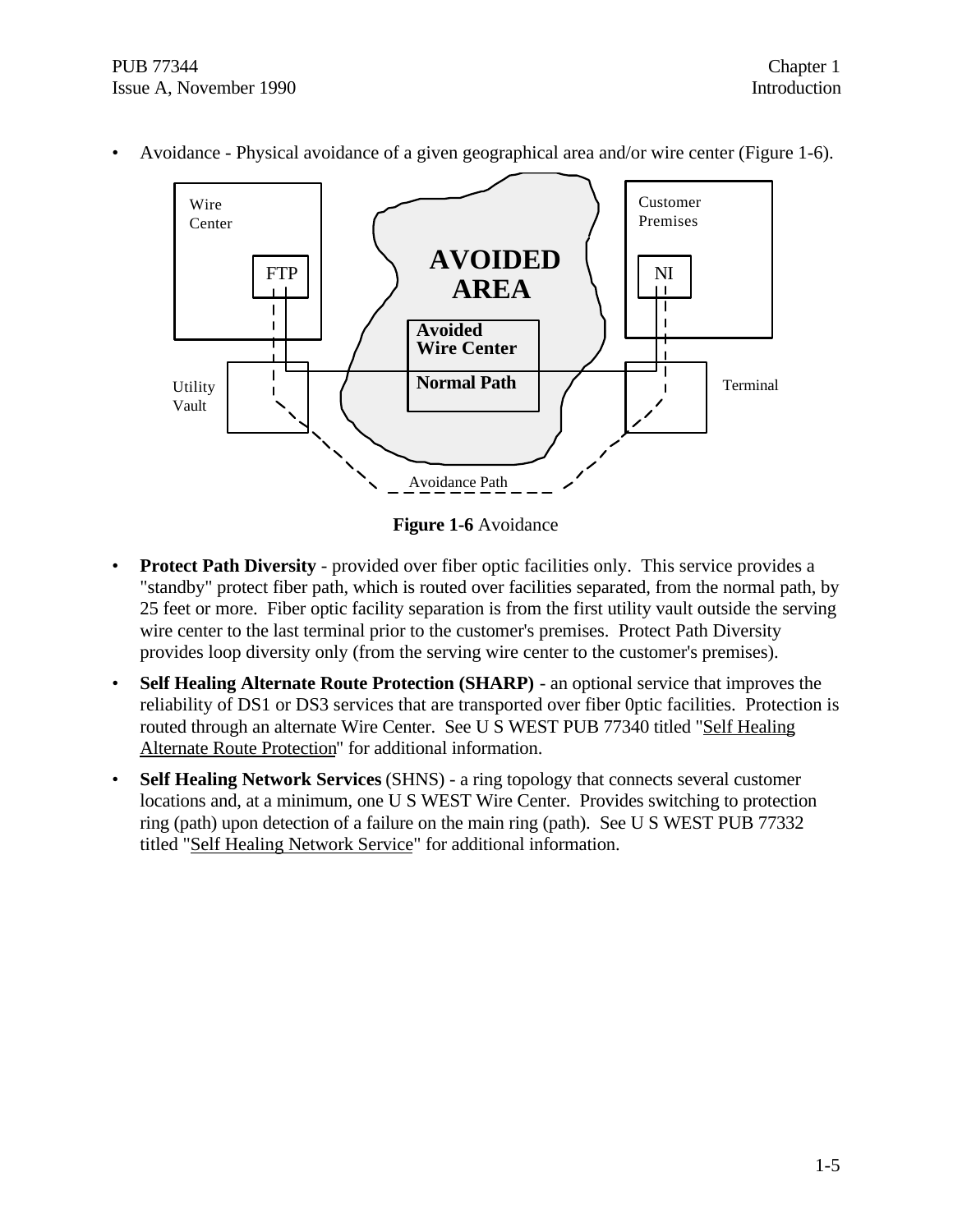#### **2. Description**

#### **2.1 Applicability of Technical Specifications**

The technical specifications presented in this document are applicable to service enhancements available with U S WEST Diversity and Avoidance options. They do not attempt to describe the various types of transmission equipment and facilities required to provide this service enhancement.

#### **2.2 Product Description**

U S WEST Diversity and Avoidance offers enhancements to switched and non-switched service products such as voice grade service, Digital Data Service, DS1, video service, etc. The primary application for Diversity and Avoidance is, in the event of a failure in the network, to provide continued communications by means of an alternate and/or redundant network. Diversity and Avoidance enhancements may be applied to similar (e.g., 2 ring downs) or dissimilar (e.g., 1 ring down and 1 analog data) services.

• Diversity - the routing of two fully functional services over facilities separated by a minimum of twenty-five (25) feet (Figure 2-1).



**Figure 2-1** Diversity Separation Requirement

• Avoidance - the routing of a facility to avoid a customer defined geographical area and/or Wire Center (Figure 2-2).



**Figure 2-2** Avoidance Requirement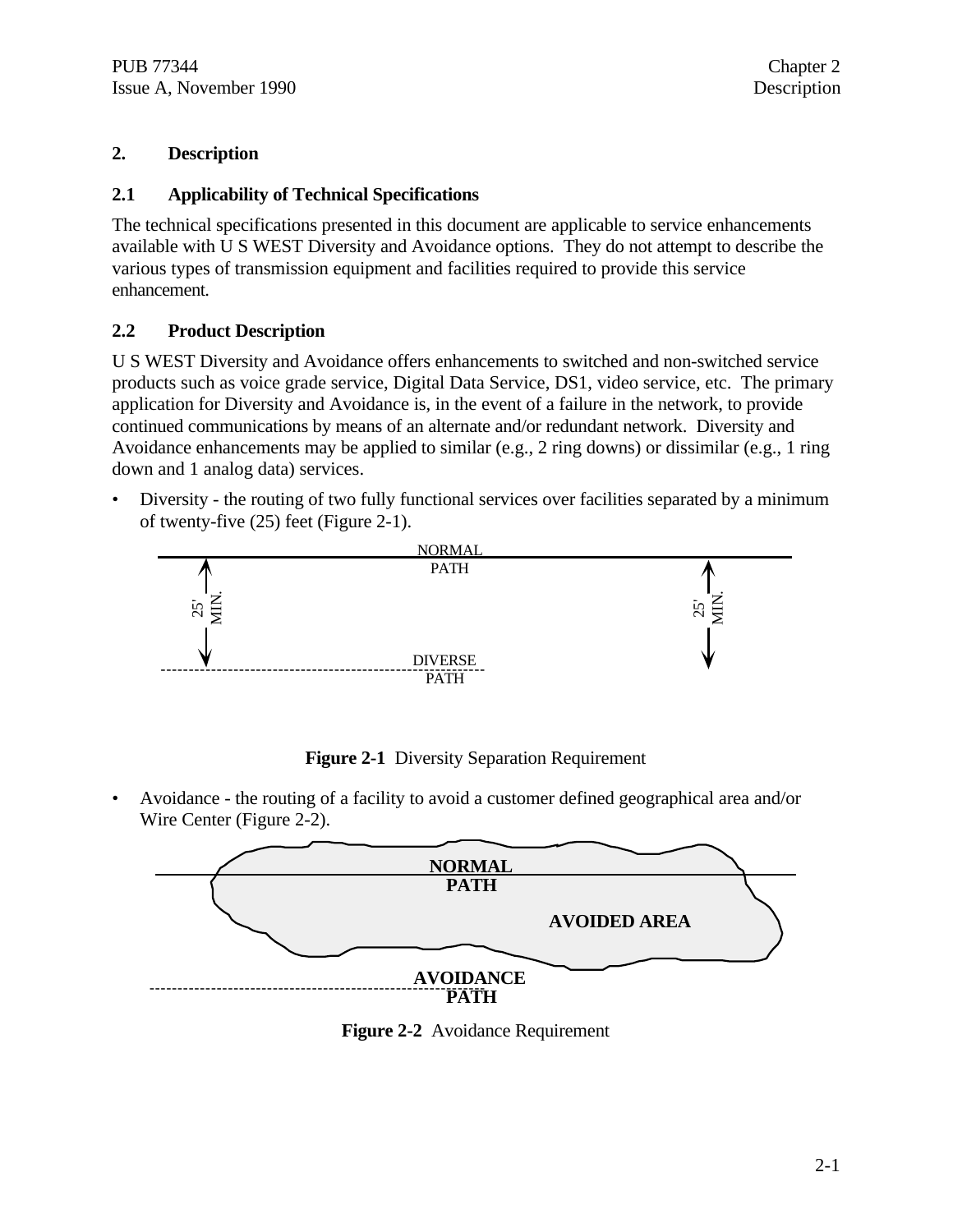#### **2.3 Configurations**

Diversity can be separated into three distinct components:

• **Loop Diversity** - routing of two fully functional services over equivalent loop facilities separated by a minimum of twenty-five (25) feet. Loop diversity is from the first utility vault outside the Serving Wire Center (generally all facilities leave a Wire Center, to the first utility vault, within the same conduit, cable sheath, etc.) to the last terminal prior to the customer's premises. Loop diversity protects the customer against an accidental cutting of the normal path facility (cable). It does not normally protect the customer from a failure in the Serving Wire Center, including the Facility Termination Point (FTP), cable from the FTP to the Cable Entrance Facility (CEF), Cable Entrance Facility, cable from the CEF to the first utility vault or first utility vault outside the Serving Wire Center (Figure 2-3).



**Figure 2-3** Loop Diversity Exclusions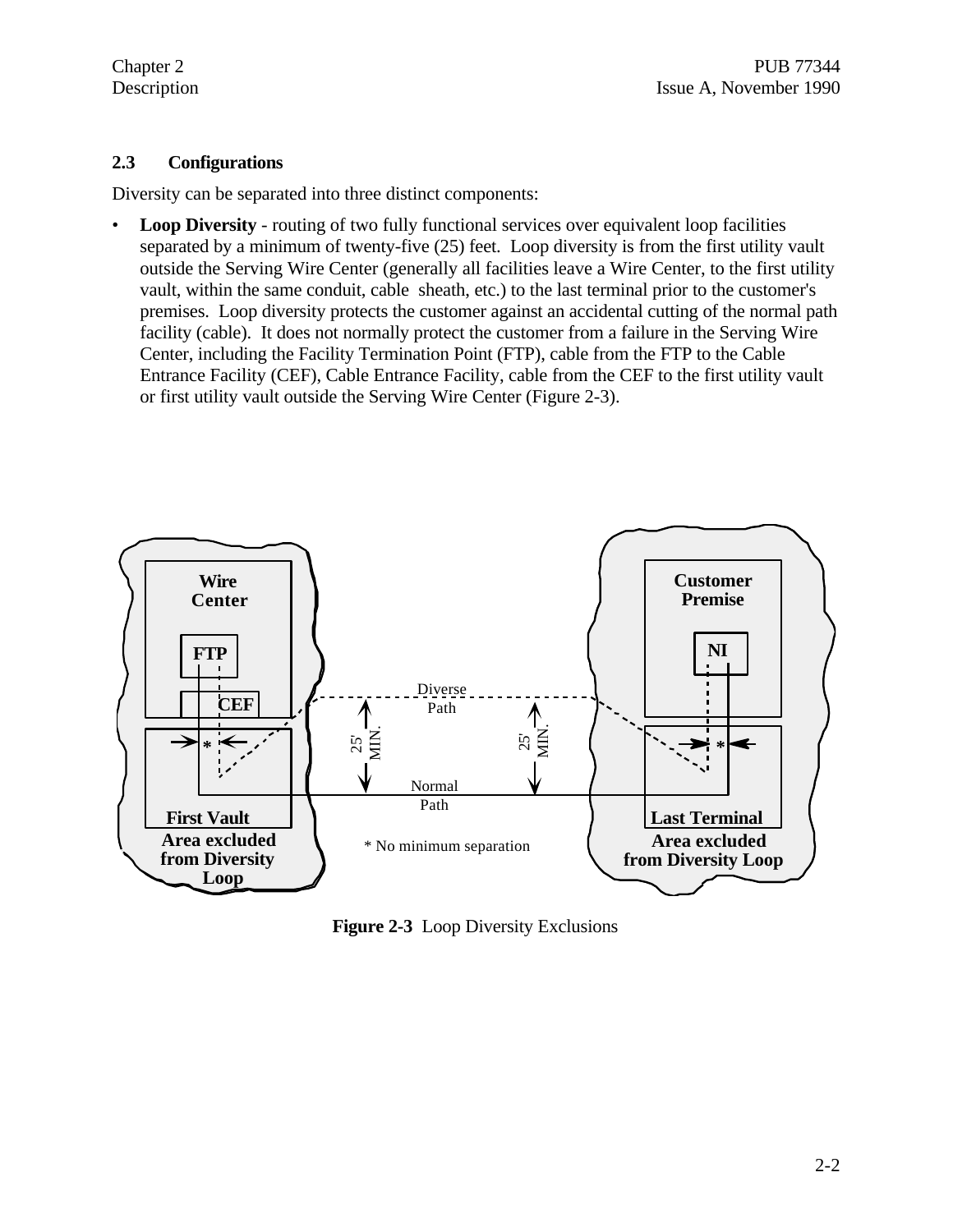Additional loop diversity may be provided via a second entrance to the customer's premises. Provision of a second entrance, which meets existing U S WEST Entrance Facility standards applicable to the primary service, is the responsibility of the customer (Figure 2-4).



**Figure 2-4** Customer Entrance Cable Diversity

The customer may duplicate services (redundant route) over the two routes or they may wish to provide part of their services over one route and the remainder over the second route (alternate route).

• **Wire Center Diversity** - provides alternate access to the public switched network via a Distant Wire Center. Wire Center Diversity includes the central office switching system only. The Serving Wire Center Facility Termination Point (FTP), cable from the FTP to the Cable Entrance Facility (CEF), Cable Entrance Facility, cable from the CEF to the first utility vault outside the wire center and the first utility vault are not included (Figure 2-5).



**Figure 2-5** Wire Center Diversity Exclusions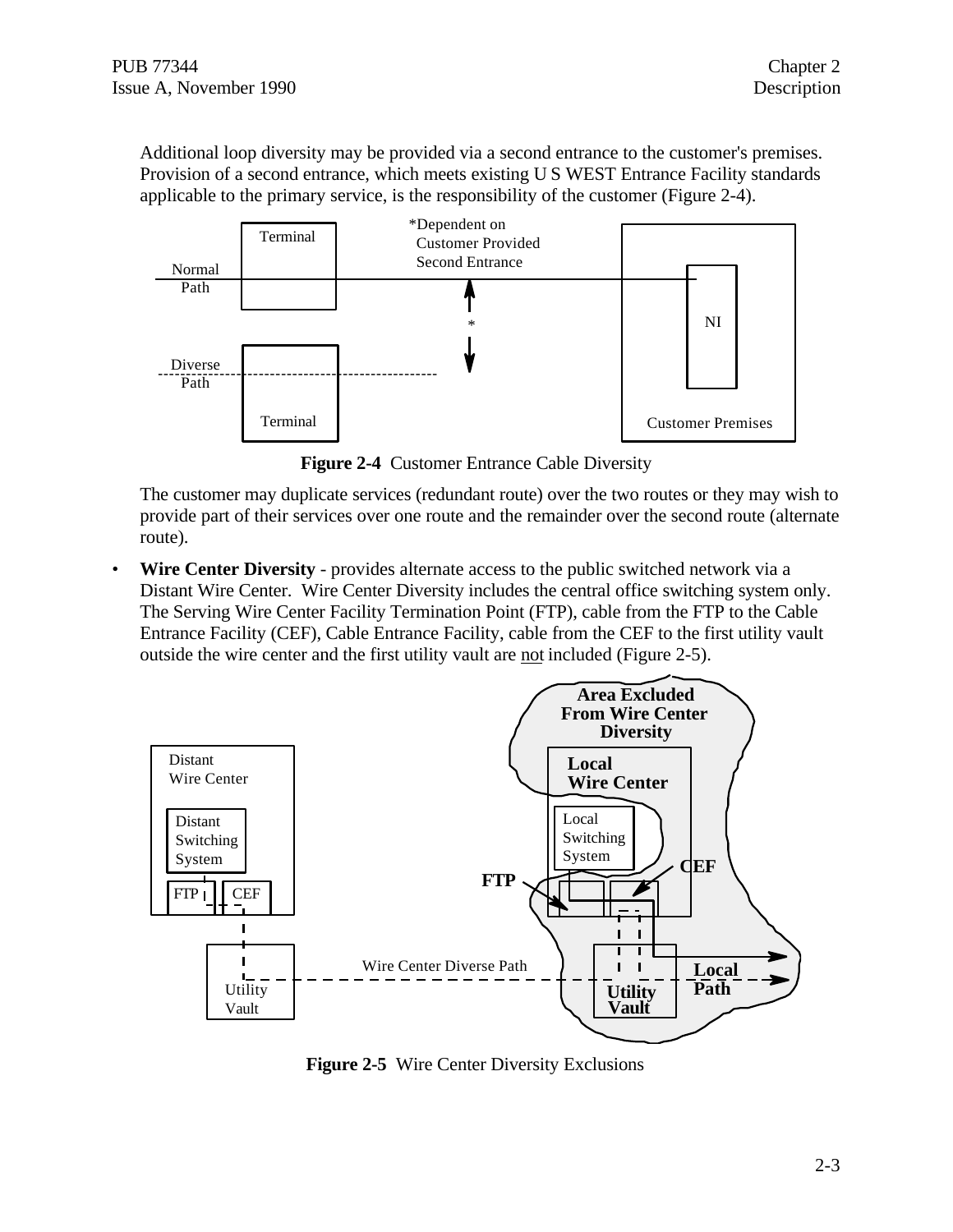Wire Center Diversity (Distant Wire Center), in itself, does not provide a fully diverse route, and should not be interpreted as a service that bypasses (avoids) the Serving Wire Center. Distant Wire Center will provide the customer with dial tone if the Serving Wire Center switching system fails. However, if the Serving Wire Center experiences a major disaster, such as a fire or flood, the Distant Wire Center service may also be lost, because its wiring passes through the Serving Wire Center (Figure 2-4).



**Figure 2-6** Local Wire Center Disaster

**• Interoffice Diversity** - includes the facilities connecting Wire Centers from the first utility vault outside the Serving Wire Center (Local) to the first utility vault outside a Distant Wire Center.

Interoffice diversity provides routing of two fully functional services over equivalent facilities separated by a minimum of twenty-five (25) feet. Interoffice diversity is from the first utility vault outside the Serving Wire Center (Local) to be the first utility vault outside the Distant Wire Center. Interoffice diversity protects the customer against an accidental cutting of the normal path facility between Wire Centers. It does not normally protect the customer from a failure in the Wire Centers, including the Facility Termination Point (FTP), cable from the FTP to the Cable Entrance Facility (CEF), Cable Entrance Facility, cable from the CEF to the first utility vault or first utility vault outside the Wire Centers (Figure 2-7).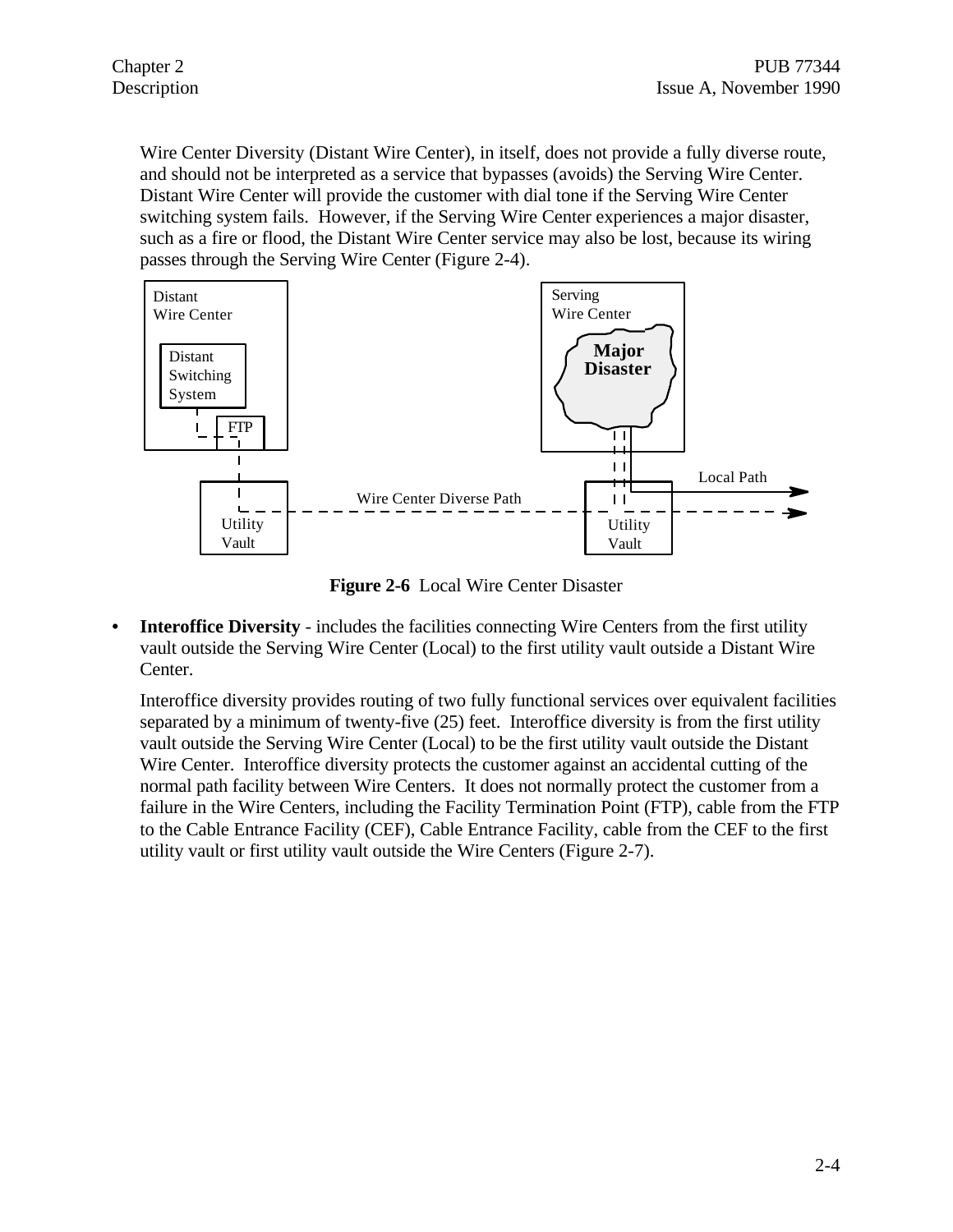

**Figure 2-7** Interoffice Diversity Exclusions

Avoidance is the routing of circuits to avoid or bypass a customer defined geographical area and/or Wire Center (Figure 2-8).



**Figure 2-8** Avoidance Route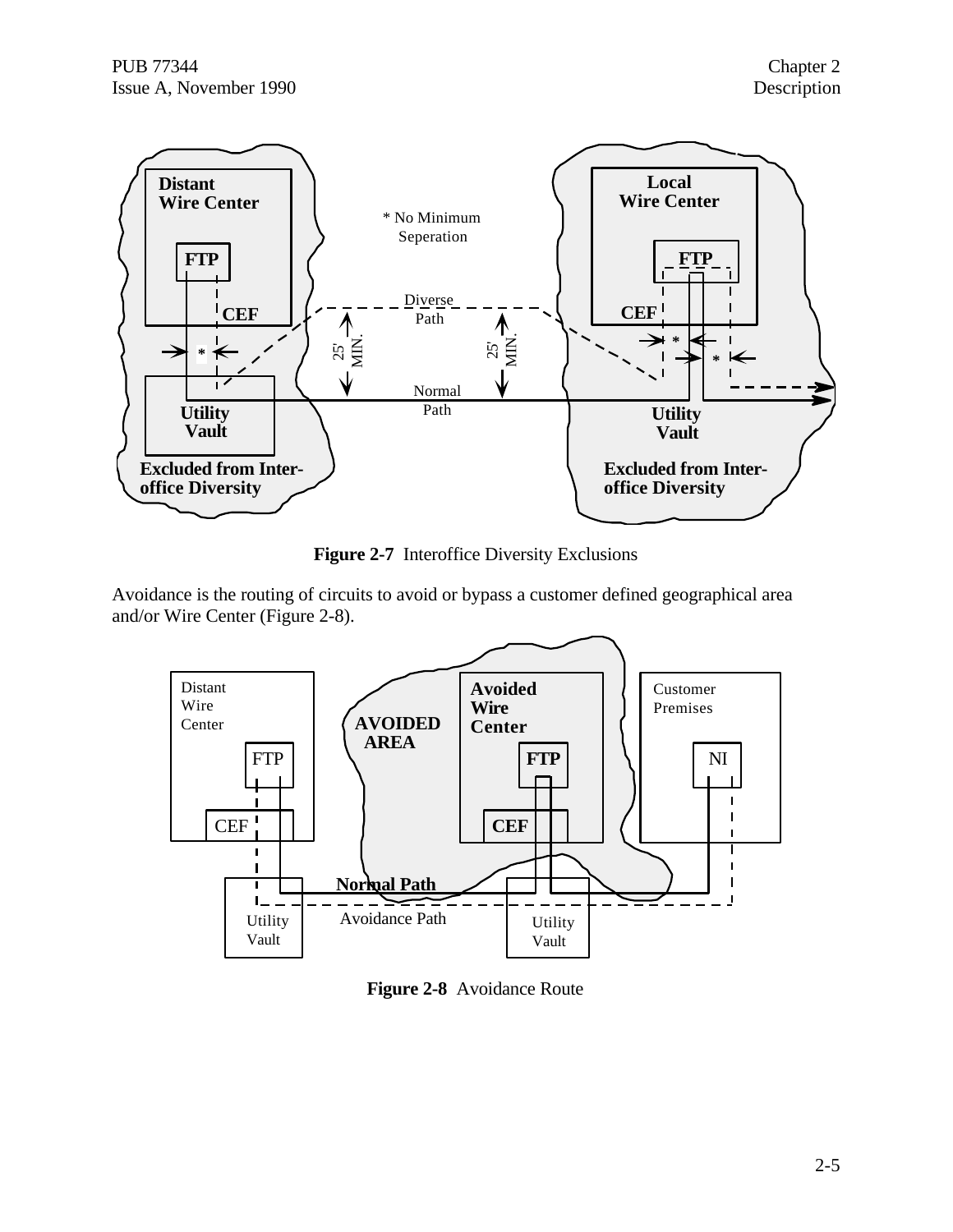• In the event of a disaster, Diversity (Loop, Wire Center and Interoffice) in conjunction with Avoidance, can significantly increase the survivability of a portion of the customer's services (Figure 2-9).



\* Seperation dependent on Customer Provided Second Entrance.

**Figure 2-9** Diversity and Avoidance Survivability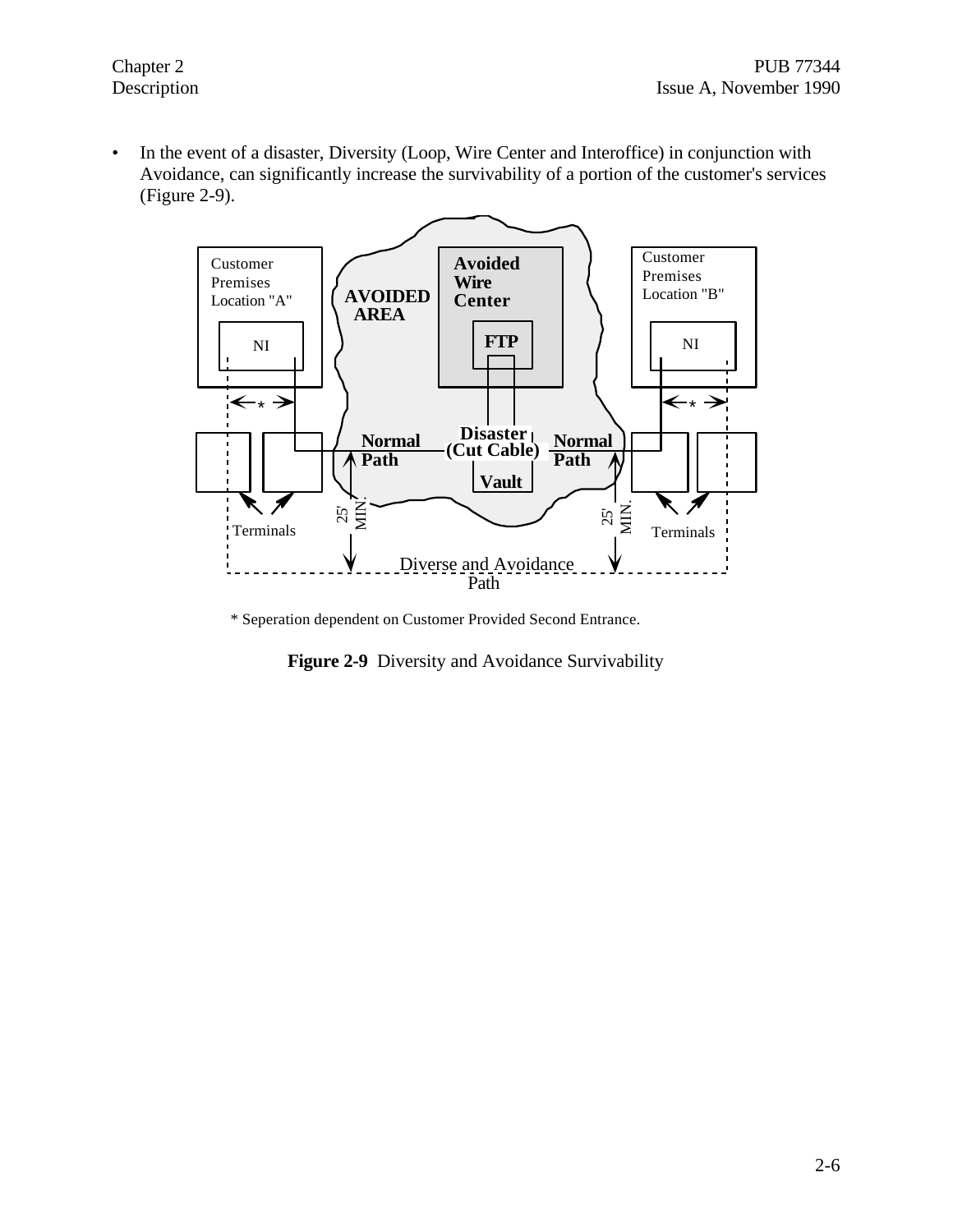#### **3. Network Interfaces**

#### **3.1 Description of Interfaces**

U S WEST Diversity and Avoidance are enhancements to existing service offerings, and as such, do not require creation of new Network Interfaces. Interfaces developed for existing services are used on the Diverse/Avoidance circuits.

Network Interface types and descriptions are addressed in the respective U S WEST and Bellcore Technical Publications listed below.

#### **U S WEST Documents:**

- PUB 77309-Voice Grade Special Service Basic Voice Transmission Parameters, Limits and Interface Combinations
- PUB 77311-Analog Channels for Non-Access Service
- PUB 77312-U S WEST Digital Data Service, Technical Product Description, Transmission Parameter Limits, and Interface Combinations
- PUB 77320-Private Line Services
- PUB 77323-DS1 Clear Channel Capability
- PUB 77324-U S WEST DS3 Service
- PUB 77326-U S WEST Private Line Commercial Video Service
- PUB 77327-Digicom ® III High Capacity Digital Access Service Joint Designed Network Channel Interface (Available only as a Carrier-to-Carrier Interface)
- PUB 77329-SwitchNet 56 Switched 56 kbit/s Digital Service
- PUB 77332-Self Healing Network Service
- PUB 77340-Self Healing Alternate Route Protection

#### **Bellcore Documents:**

- TR-NPL-000054-High-Capacity Digital Service (1.544 Mbit/s) Interface Generic Requirements for End Users
- **Note:** Paragraph 3.5.1 of TR-NPL-000054 is suspended and the customer signal at the Network Interface (NI) shall conform to the following: The Customer signal at the NI may be attenuated by the Line Build Out (LBO) of the registered terminal equipment, by any value required to meet requirements of FCC Rules and Regulations Part 68.308 for CSU Line-Build Out adjustment. Customer cable and wire attenuation between the CSU and NI must not exceed 5.5 dB. Customer calculations for setting the LBO option switch of their terminal equipment shall treat their cable and wiring attenuation as LBO for determining the final value needed.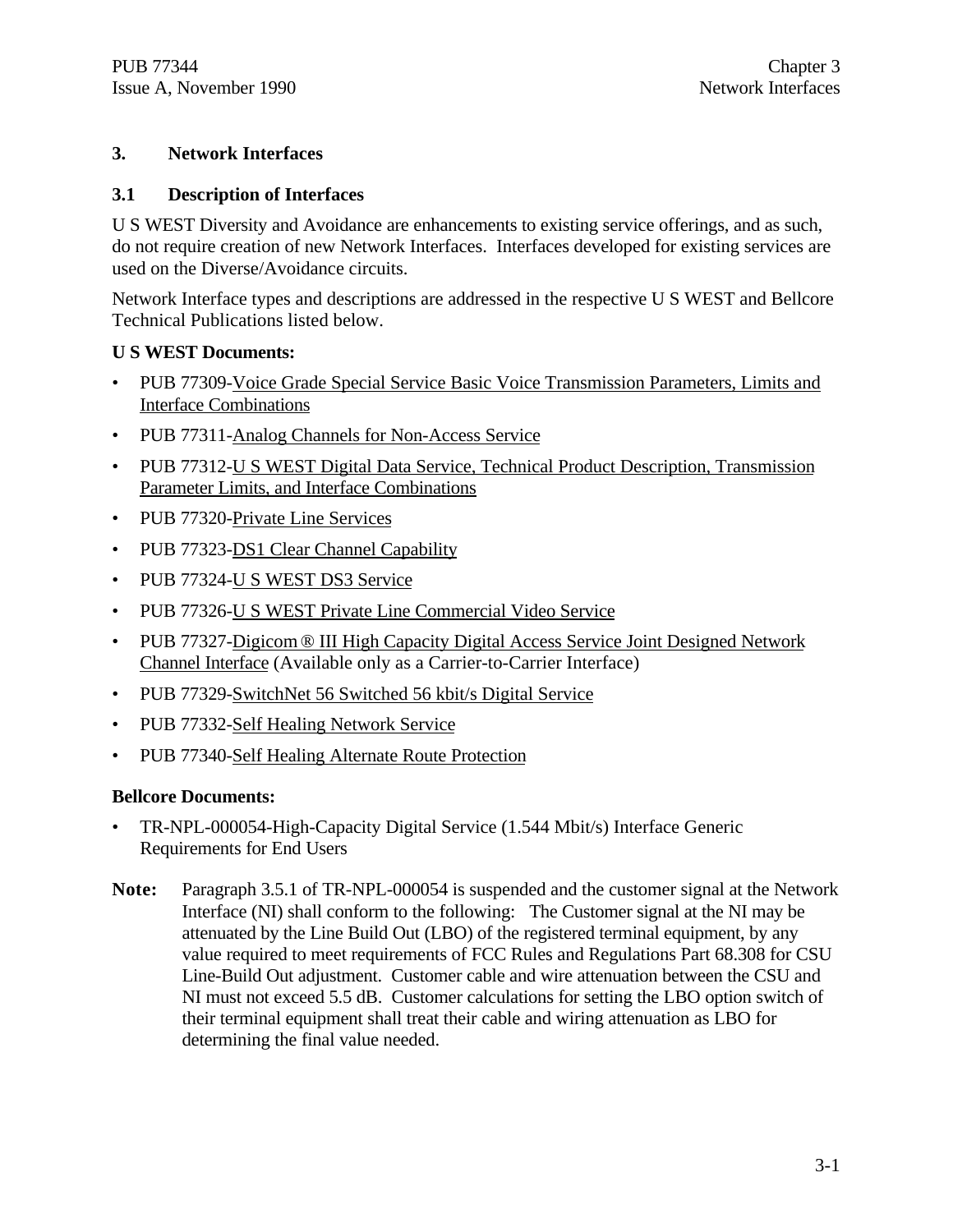- TA-TSY-000342-High-Capacity Digital Service Access Service Transmission Parameter Limits and Interface Combinations
- TR-NPL-000338-Television Special Access and Local Channel Services Transmission Parameters

U S WEST Technical Publications and Bellcore Documents can be ordered directly from:

Bellcore - Customer Services 8 Corporate Place Piscataway, NJ 08854-4196 Telex: (201) 275-2090 Fax: (908) 336-2559 Phone: (800) 521-CORE (U.S. calls only)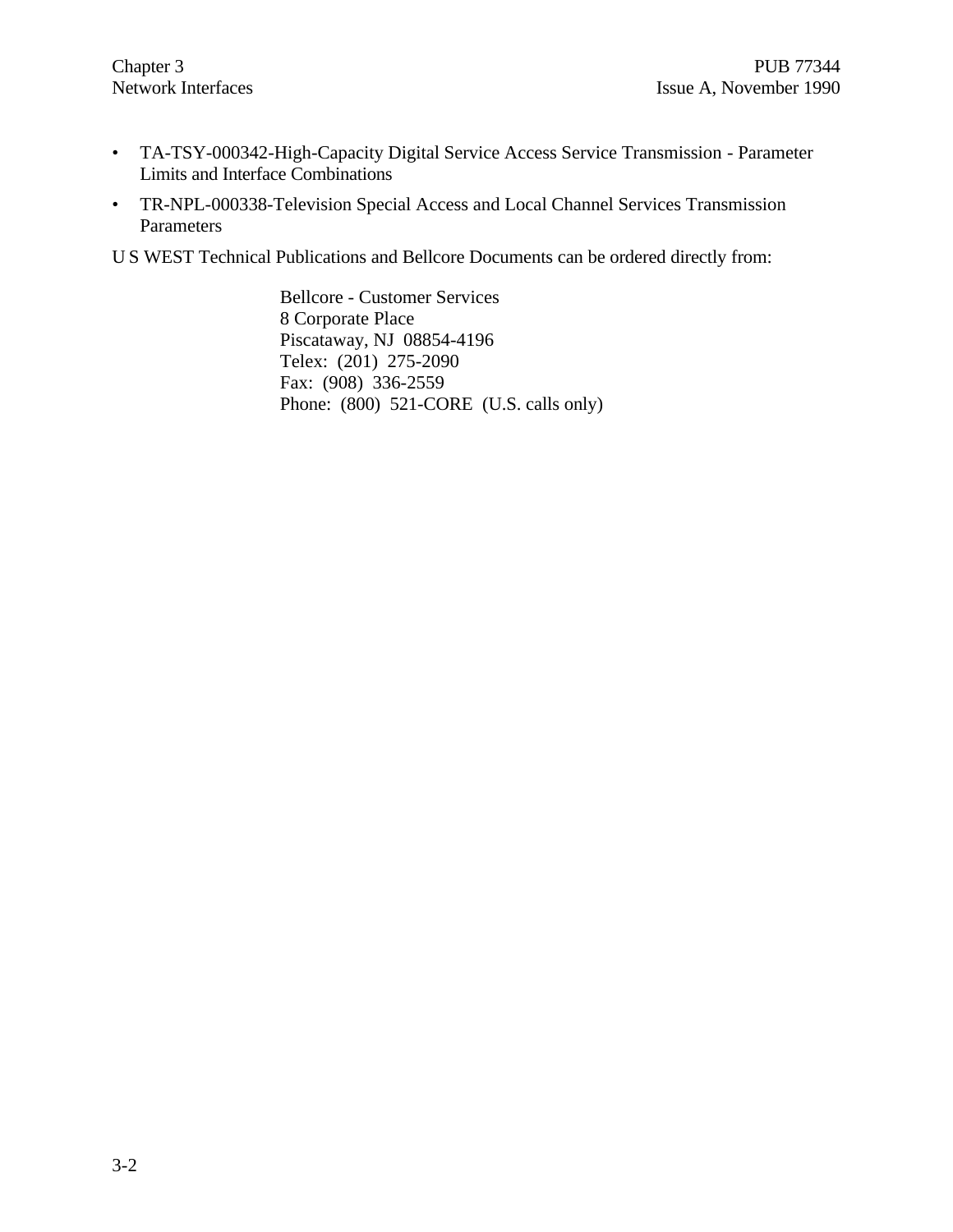#### **4. Performance Specifications**

#### **4.1 Availability**

Diversity: available for all classes of service including exchange service (e.g., 1FB, Trunks, Centrex type lines, etc.), voice grade private line (e.g., ring down, analog data, etc.) and digital services (e.g., 2.4kbit, 9.6kbit, DS1, DS3, etc.).

- Diversity is subject to availability of facilities.
- When facilities are not available, Special Construction charges may be assessed.

Avoidance: available for all classes of service including exchange service (e.g., 1FB, Trunks, Centrex type lines, etc.), voice grade private line (e.g., ring down, analog data, etc.) and digital services (e.g., 2.4kbit, 9.6kbit, DS1, DS3, etc.).

- Avoidance is subject to availability of facilities.
- When facilities are not available, Special Construction charges may be assessed.

#### **4.2 Transmission Restriction**

Service enhancements offered and provided by Diversity and Avoidance must meet existing U S WEST transmission requirements as defined in the appropriate U S WEST Technical Publications.

For some services, the long copper loop lengths required to bypass a Local Wire Center may, in some cases, make Avoidance technically impossible to provide (Figure 4-1).



**Figure 4-1** Transmission Restriction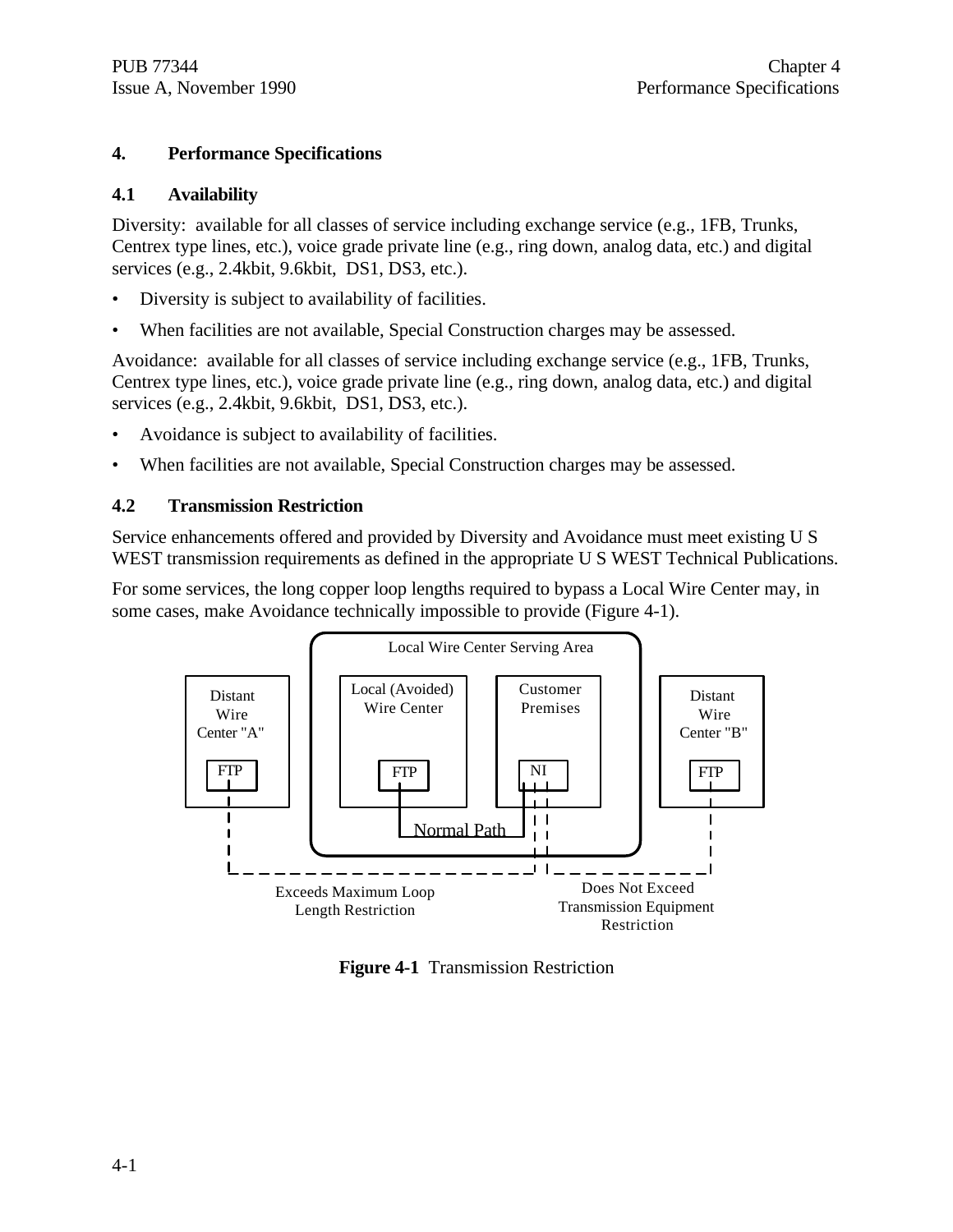#### **4.3 Performance Requirements**

The Diversity and Avoidance options offered by U S WEST Communications provide significantly increased circuit survivability during major and minor disasters. During a disaster (cut cable, fire, flood, etc.), the increased survivability provided will depend on the Diversity and Avoidance options requested by the customer.

Performance will meet existing requirements as specified in the appropriate U S WEST Technical Publications.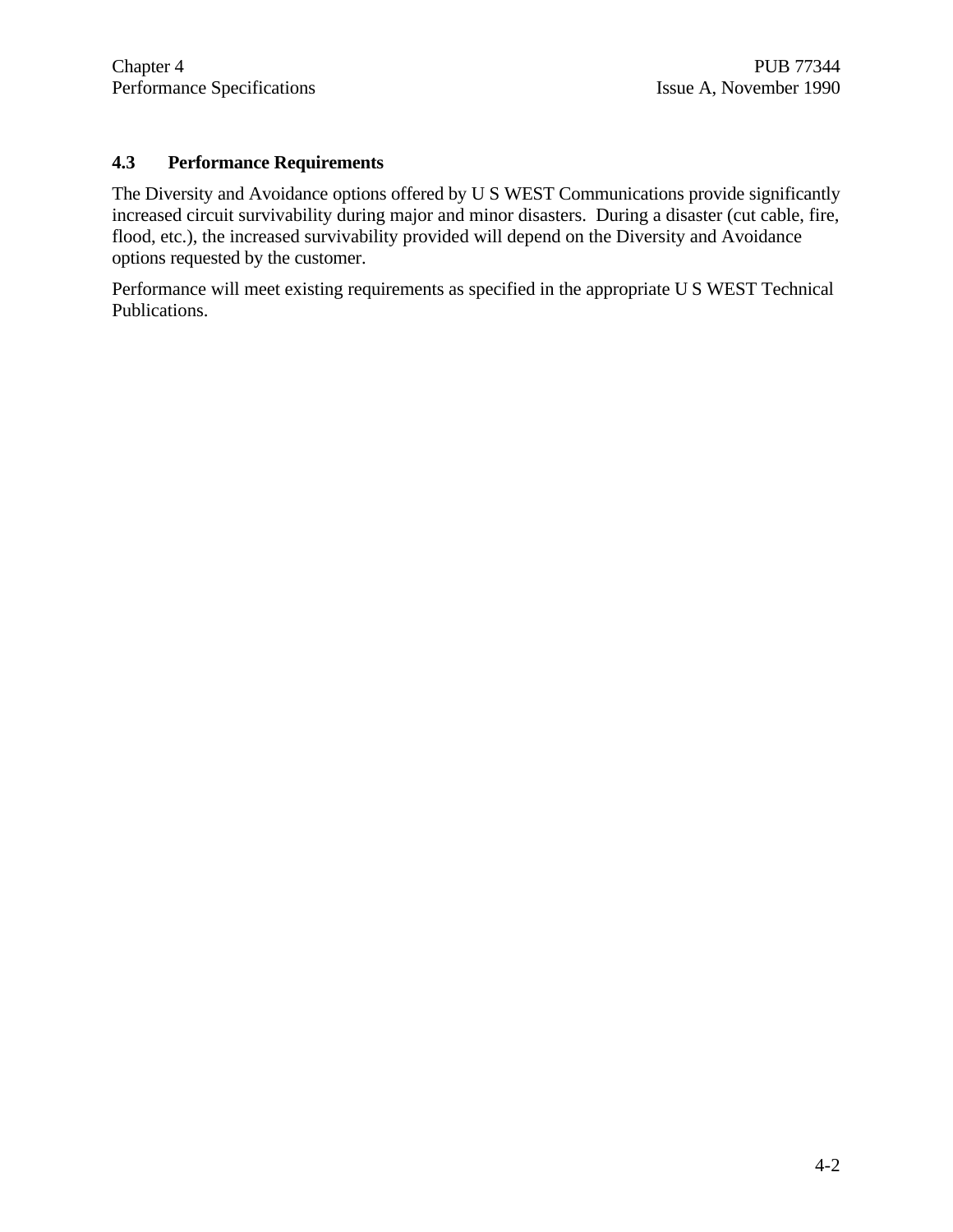#### **5. Maintenance**

#### **5.1 Customer Responsibilities**

- The customer is responsible for all equipment and cable on the customer side of the Network Interface.
- The customer's responsibilities are further detailed in documentation pertaining to the primary service description.

#### **5.2 U S WEST Responsibilities**

- U S WEST is responsible for all equipment and cable on the U S WEST side of the Network Interface.
- Specific U S WEST responsibilities are further detailed in documentation pertaining to the primary service description.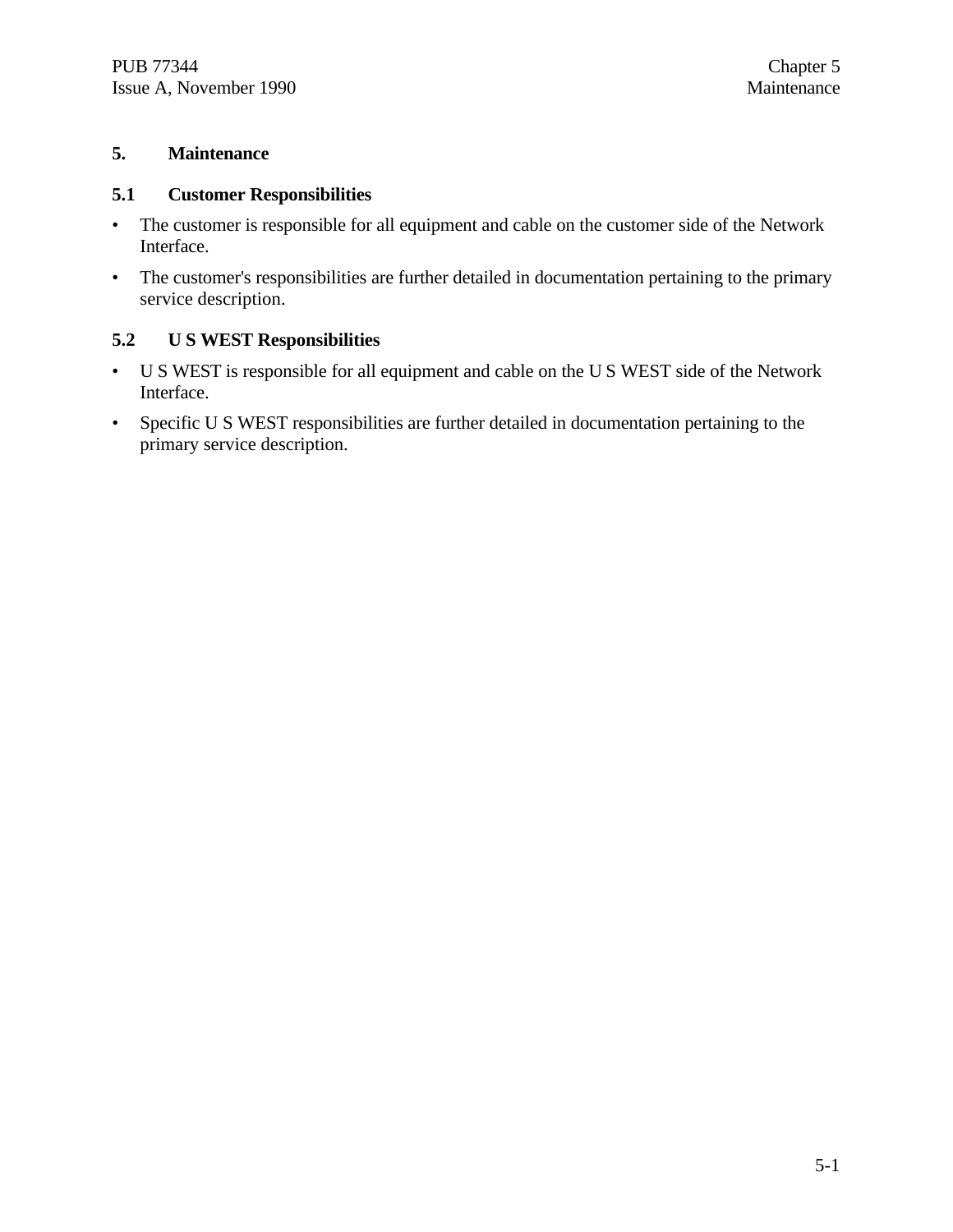| 6.             | <b>Definitions</b> |                                                |
|----------------|--------------------|------------------------------------------------|
| 6.1            | <b>Acronyms</b>    |                                                |
| <b>CEF</b>     |                    | <b>Cable Entrance Facility</b>                 |
| CO             |                    | <b>Central Office</b>                          |
| CP             |                    | <b>Customer Premises</b>                       |
| <b>FTP</b>     |                    | <b>Facility Termination Point</b>              |
| <b>LBO</b>     |                    | Line Build Out                                 |
| N <sub>I</sub> |                    | Network Interface                              |
| <b>SHARP</b>   |                    | <b>Self Healing Alternate Route Protection</b> |
| <b>SHNS</b>    |                    | <b>Self Healing Network Services</b>           |
| 6.2            | <b>Glossary</b>    |                                                |

#### **Alternate Route**

Places part of a customers services over one route and the remainder of the services over a second route.

#### **Avoidance**

Bypassing a customer specified geographical area and/or Wire Center.

#### **Cable Entrance Facility**

Room generally located inside the Wire Center (Central Office Building) or just outside the building. It is the point of interface between the Outside Plant cable network and the cables leading to a Facility Termination Point.

#### **Central Office**

A local switching system (or a portion thereof) and its associated equipment located at a wire center

#### **Central Office Building**

See Wire Center.

#### **Customer Loop**

See Loop.

#### **Customer Entrance Cable**

Cable from the last terminal outside the Customer's Premises to the Network Interface.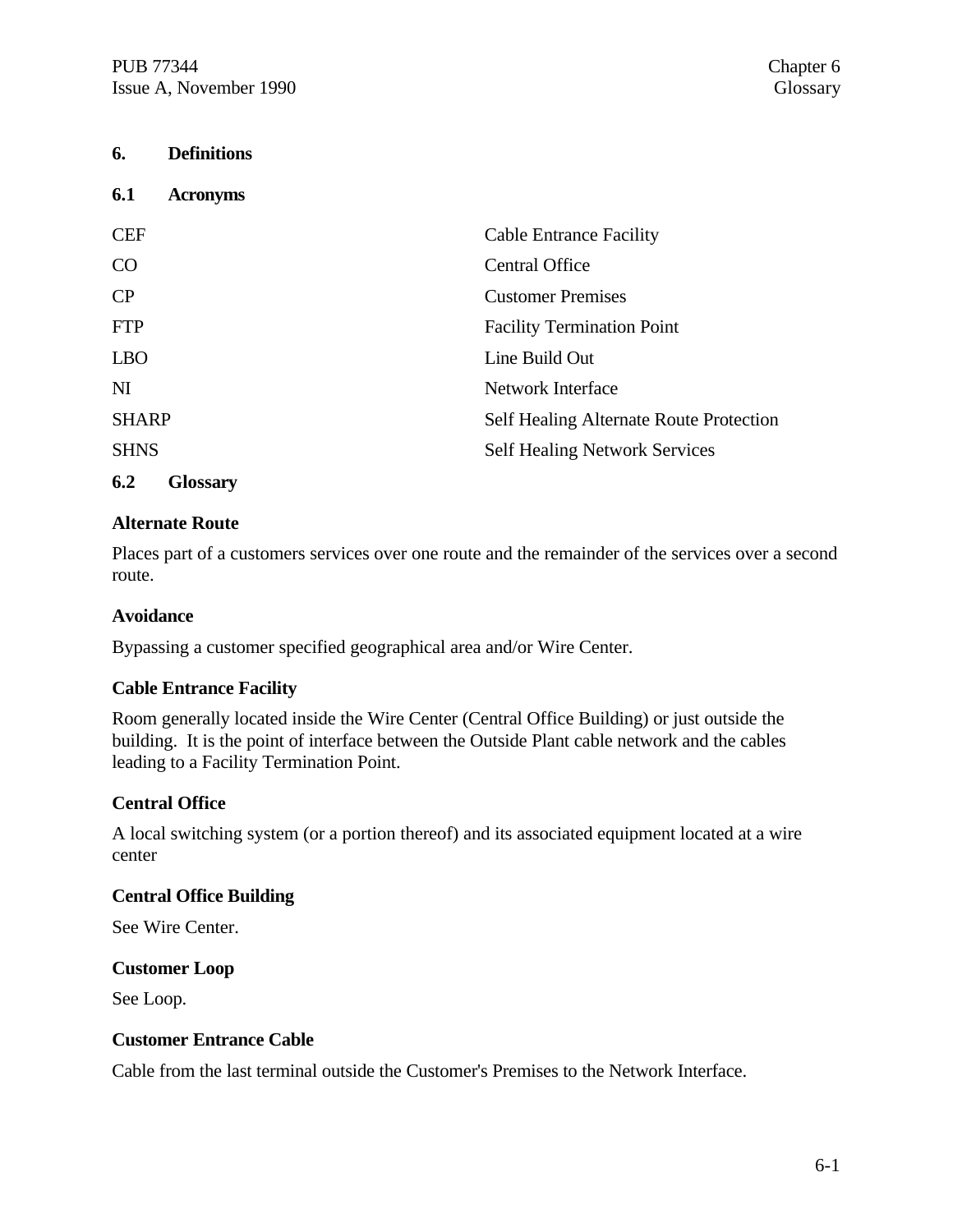#### **Diversity**

Routing of customer circuits or access lines over physically separated facilities.

#### **Facility**

Any cable, poles, conduit, microwave, carrier equipment, wire center distributing frames, central office switching equipment, computers (both hardware and software), business machines, etc., utilized to provide (1) the services offered by the Telephone Company, or (2) the services provided by an IC for its own use or for an IC end-user's use.

#### **Facility Termination Point**

Generic term for the point of termination, in the Wire Center, for a cable pair, optic fiber, microwave signal, etc.

#### **Foreign Exchange**

Telephone company line arrangement where calls placed into the switched network, from a customer location, enter the network through a Central Office located in a Wire Center (Foreign Wire Center) which is different than the one which normally serves the customer location.

#### **Foreign Wire Center**

Building in which the Foreign Central Office is located.

#### **Local Loop**

See Loop.

#### **Local Wire Center**

The Wire Center which normally provides service to a customer.

#### **Loop**

The facility which connects the Local Wire Center to the customer's location.

#### **Main Distribution Frame**

(MDF) The physical location, in the Wire Center, where circuits on copper pairs are bridged, cross-connected or terminated.

#### **Network**

The interconnected telecommunications equipment and facilities.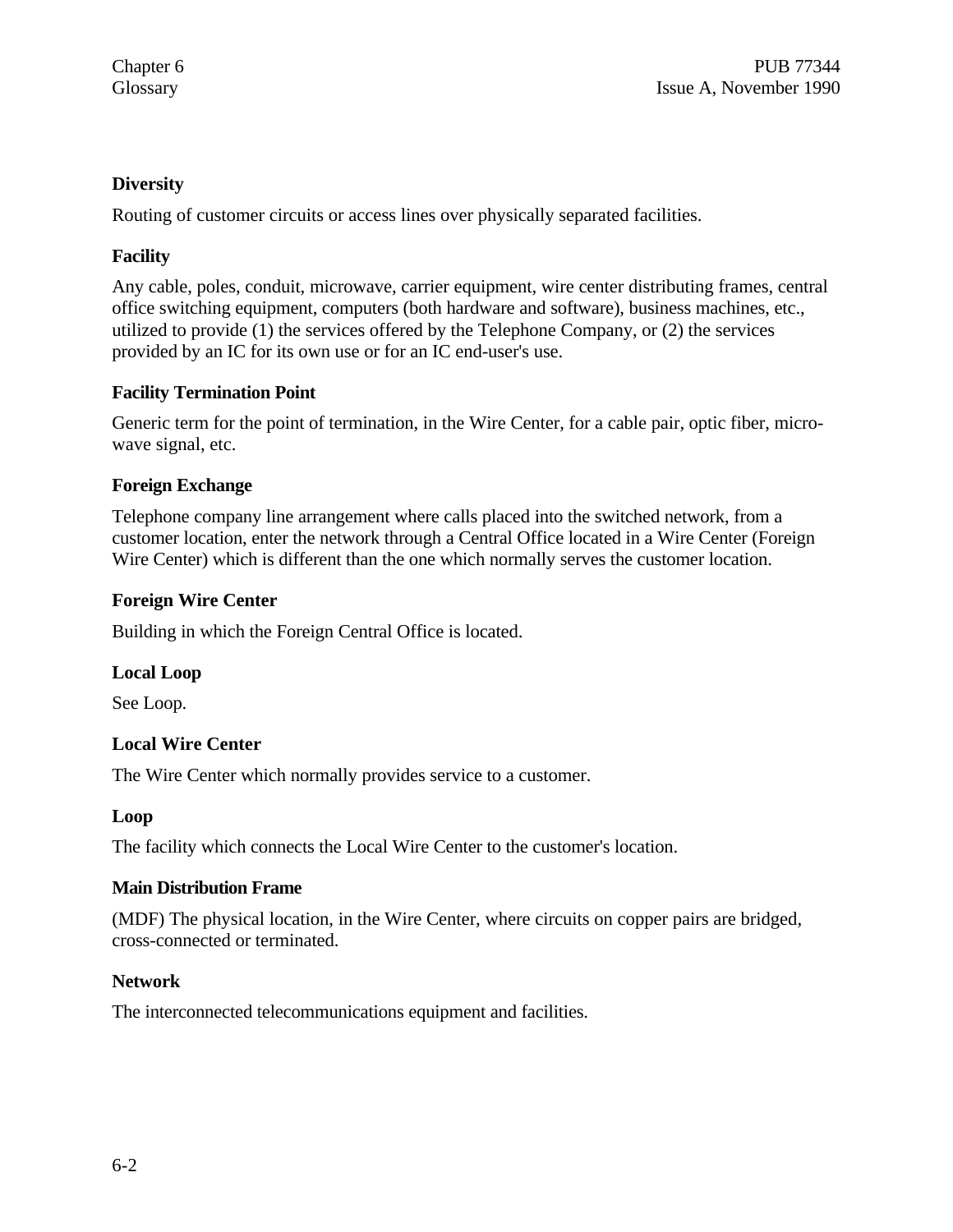#### **Network Interface**

The point of demarcation on the end user's premises at which the Telephone Company's responsibility for the provision of Access Service ends.

#### **Outside Plant**

All telephone company materials (cable, utility vaults, poles, terminals, underground conduit, etc.) beginning at the FTP, in the Local Wire Center, and ending at the Network Interface at the customer premises.

#### **Redundant Route**

Places the same customer services over two separate routes.

#### **Route**

The physical path established through a network for a particular circuit.

#### **Serving Area**

Geographic Area which is normally provided telecommunication services via one Wire Center.

#### **Serving Wire Center**

The term "Serving Wire Center" denotes a U S WEST Central Office from which a dial tone for the Local Exchange Service would normally be provided to the demarcation point on the property at which the customer is served.

#### **Tandem Office**

Major switching center for the switched telephone network. Interconnects local central offices as a central office interconnects individual customer lines.

#### **Terminal**

In the loop, predetermined points of access designed to facilitate connection of the Customer Entrance Cable to the Outside Plant Facility.

#### **Utility Vault**

An underground vault which is large enough for a person to work in, and into which cables enter. Previously referred to as a Manhole.

#### **Wire Center**

The location of one or more local switching systems (or a portion thereof). A location at which customer loops converge.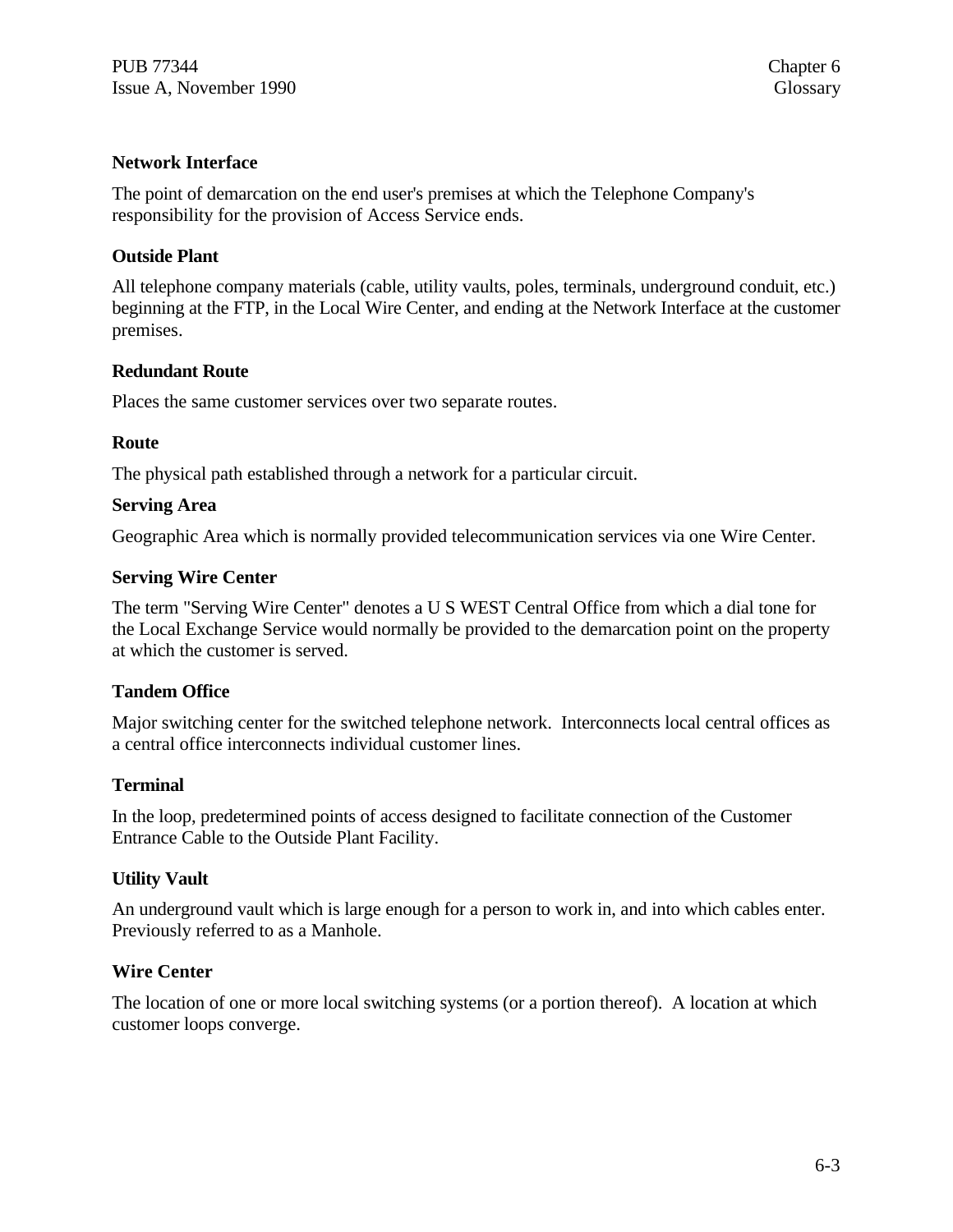#### **7. References**

#### **7.1 Bellcore Documents:**

| TR-NPL-000054 | High-Capacity Digital Service (1.544 Mbit/s) Interface Generic |
|---------------|----------------------------------------------------------------|
|               | <i>Requirements for End Users, Issue 1, 1989</i>               |

- **Note:** Paragraph 3.5.1 of TR-NPL-000054 is suspended and the customer signal at the Network Interface (NI) shall conform to the following: The Customer signal at the NI may be attenuated by the Line Build Out (LBO) of the registered terminal equipment, by any value required to meet requirements of FCC Rules and Regulations Part 68.308 for CSU Line-Build Out adjustment. Customer cable and wire attenuation between the CSU and NI must not exceed 5.5 dB. Customer calculations for setting the LBO option switch of their terminal equipment shall treat their cable and wiring attenuation as LBO for determining the final value needed.
- TA-INS-000342 *High-Capacity Digital Special Access Service Transmission - Parameter Limits and Interface Combinations*, Issue 1, February 1991 TR-NPL-000338 *Television Special Access and Local Channel Services Transmission*

*Parameter Limits and Interface Combinations*, Issue 2, 1993

#### **7.2 U S WEST Documents:**

| <b>PUB 77309</b> | Voice Grade Special Service Basic Voice Transmission Parameters,<br>Limits and Interface Combinations, Issue B, December 1988                                                 |
|------------------|-------------------------------------------------------------------------------------------------------------------------------------------------------------------------------|
| <b>PUB 77311</b> | Analog Channels for Non-Access Service, Issue D, - Pending March 1993                                                                                                         |
| PUB 77312        | U S WEST Digital Data Service, Technical Product Description,<br>Transmission Parameter Limits, and Interface Combinations, Issue D,<br>October 1994                          |
| <b>PUB 77320</b> | Private Line Services, Issue B, October 1989                                                                                                                                  |
| <b>PUB 77323</b> | DS1 Clear Channel Capability, Issue B, June 1989                                                                                                                              |
| <b>PUB 77324</b> | U S WEST DS3 Service, Issue C, April 1993                                                                                                                                     |
| <b>PUB 77326</b> | U S WEST Private Line Commercial Video Service, Issue A, December<br>1988                                                                                                     |
| <b>PUB 77327</b> | Digicom ® III High Capacity Digital Access Service Joint Designed<br>Network Channel Interface (Available only as a Carrier-to-Carrier<br>Interface), Issue A, December, 1988 |
| <b>PUB 77329</b> | SwitchNet 56 Switched 56 kbit/s Digital Service, Issue B, August 1992                                                                                                         |
| <b>PUB 77332</b> | Self Healing Network Service, Issue G, June 1994                                                                                                                              |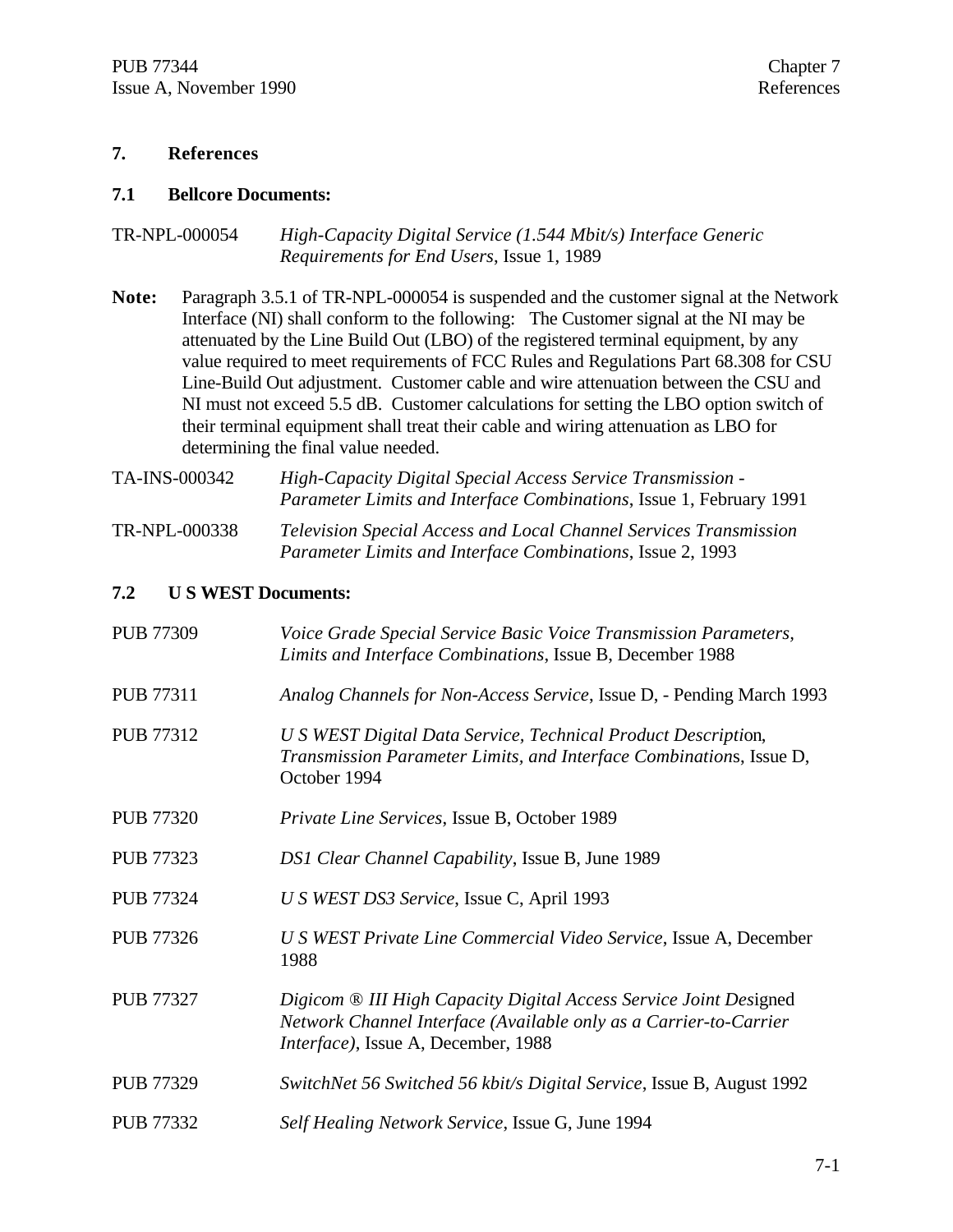PUB 77340 *Self Healing Alternate Route Protection*s, Issue E, June 1994

#### **7.3 Ordering Information**

All documents are subject to change and their citation in this document reflects the most current information available at the time of printing. Readers are advised to check status and availability of all documents.

Ordering Information for Employees of U S WEST Communications, Inc.

Information Resource Management (IRM) 1801 California St., Rm. 1340 Denver, CO 80202 (303) 297-7620

Those who are not U S WEST employees may order:

• American National Standards Institute (ANSI) documents from:

American National Standards Institute Attn: Customer Service 11 West 42nd Street New York, NY 10036 Phone: (212) 642-4900 Fax (212) 302-1286

ANSI has a catalog available which describes their publications.

• Bellcore documents from:

Bellcore - Customer Services 8 Corporate Place Piscataway, NJ 08854-4196 Telex: (201) 275-2090 Fax: (908) 336-2559 Phone: (800) 521-CORE (U.S. calls only)